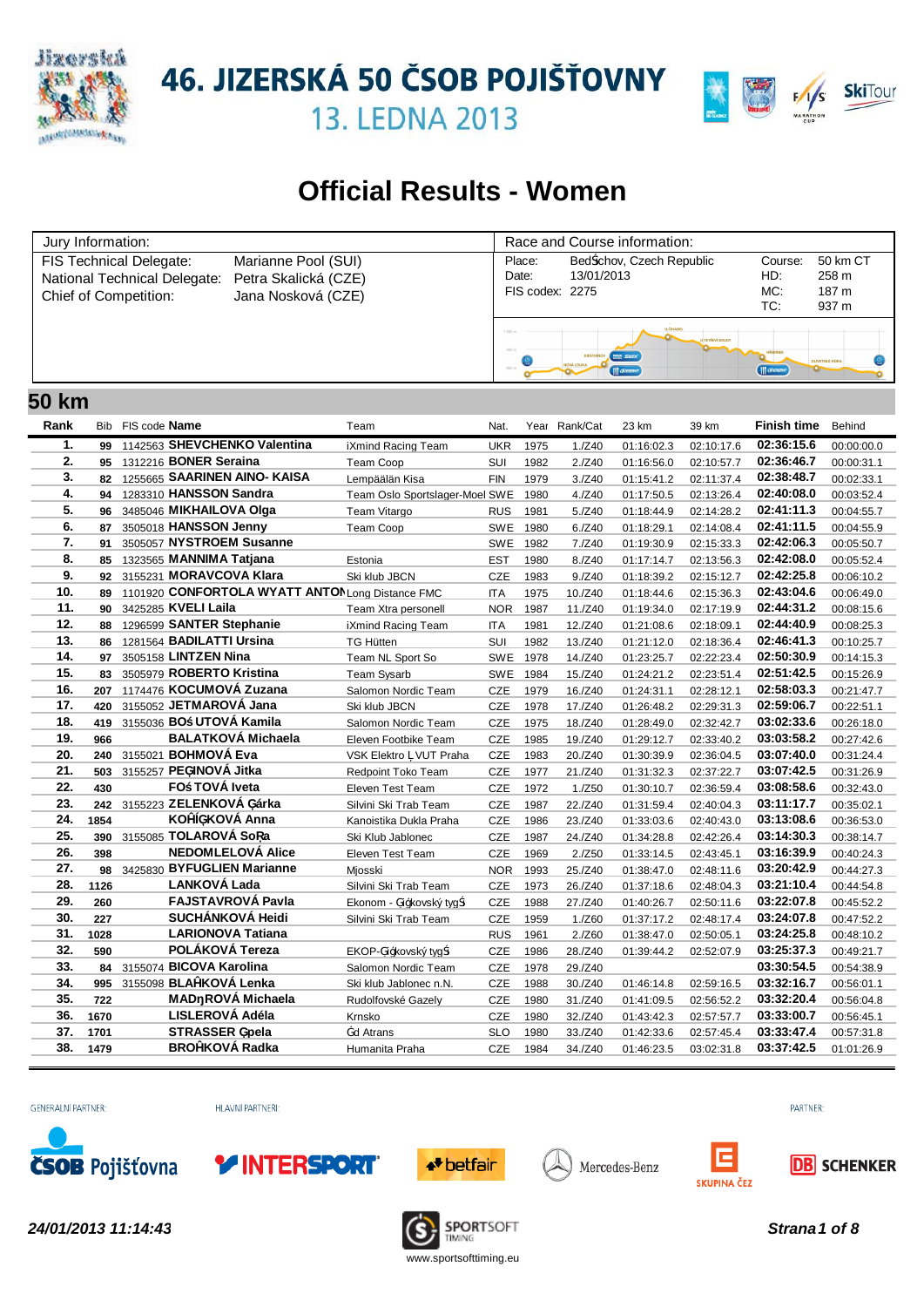| Rank       |              | Bib FIS code <b>Name</b>                   | Team                              | Nat.              |              | Year Rank/Cat     | 23 km                    | 39 km                    | <b>Finish time</b>       | Behind                   |
|------------|--------------|--------------------------------------------|-----------------------------------|-------------------|--------------|-------------------|--------------------------|--------------------------|--------------------------|--------------------------|
| 39.        | 614          | <b>CHRIST Martina</b>                      | Sc Chemie Gotha                   | <b>GER</b>        | 1958         | 3./Z60            | 01:42:09.8               | 03:01:34.1               | 03:39:12.3               | 01:02:56.7               |
| 40.        | 1392         | TOME KOVÁ Zuzana                           | <b>Lkt 80</b>                     | CZE               | 1982         | 35./Z40           | 01:45:23.4               | 03:03:31.9               | 03:40:09.2               | 01:03:53.6               |
| 41.        | 1187         | <b>MLÁDKOVÁ Jana</b>                       | Kate inky                         | <b>CZE</b>        | 1980         | 36./Z40           | 01:44:01.7               | 03:04:34.5               | 03:40:09.9               | 01:03:54.3               |
| 42.        | 1405         | <b>DE NARDIN Anna</b>                      | Sci Club La Valle Agordina        | <b>ITA</b>        | 1975         | 37./Z40           | 01:48:44.1               | 03:05:05.6               | 03:41:03.8               | 01:04:48.2               |
| 43.        | 1676         | <b>KOUBKOVÁ Lucie</b>                      | Ski Klub ¥umava                   | <b>CZE</b>        | 1981         | 38./Z40           | 01:46:15.2               | 03:05:08.3               | 03:42:27.1               | 01:06:11.5               |
| 44.        | 960          | ZELENKOVÁ Radka                            | Silvini Ski Trab Team             | <b>CZE</b>        | 1989         | 39./Z40           | 01:43:24.9               | 03:04:36.4               | 03:42:35.8               | 01:06:20.2               |
| 45.        | 731          | <b>BERGMANN Susanne</b>                    | SV TU Ilmenau                     | GER               | 1962         | 4./Z60            | 01:45:48.7               | 03:06:42.2               | 03:43:41.8               | 01:07:26.2               |
| 46.        | 1583         | ZELENKOVÁ Ivana                            |                                   | CZE               | 1962         | 3./Z50            | 01:46:47.6               | 03:06:13.0               | 03:44:49.5               | 01:08:33.9               |
| 47.        | 2232         | <b>MATRASOVÁ Kate ina</b>                  | Sk Ob Chrast                      | <b>CZE</b>        | 1983         | 40./Z40           | 01:51:10.5               | 03:08:27.1               | 03:44:58.3               | 01:08:42.7               |
| 48.        | 686          | KOVÁ Lada<br><b>VAN</b>                    | SK ¥típa Zlín                     | CZE               | 1962         | 5./Z60            | 01:48:11.6               | 03:08:34.5               | 03:45:37.2               | 01:09:21.6               |
| 49.        | 1238         | <b>HRODKOVÁ Markéta</b>                    |                                   | <b>CZE</b>        | 1971         | 4./Z50            | 01:49:00.0               | 03:09:36.4               | 03:45:38.3               | 01:09:22.7               |
| 50.<br>51. | 1331         | <b>HEINRICH Liane</b><br>NEDV DICKÁ Blanka | Vfa endLOS Dresden                | <b>GER</b>        | 1962         | 6./Z60            | 01:48:22.5               | 03:10:14.8               | 03:47:31.1               | 01:11:15.5               |
| 52.        | 1120         | <b>MORDOWICZ Katrin</b>                    | Ski Klub J50                      | CZE               | 1962         | 7./Z60            | 01:48:16.7               | 03:11:13.2               | 03:48:50.0<br>03:50:25.8 | 01:12:34.4               |
| 53.        | 2716         | STA KOVÁ üt pánka                          | Team slow                         | <b>GER</b>        | 1972         | 41./Z40           | 01:53:51.5               | 03:13:42.0               | 03:50:29.3               | 01:14:10.2               |
| 54.        | 2097<br>1618 | GAJDOVÁ Magdalena                          | PPP Bed ichov                     | CZE               | 1985         | 42./Z40           | 01:52:51.5               | 03:13:24.4               | 03:50:40.4               | 01:14:13.7               |
| 55.        | 2463         | <b>BITTNER Sophia</b>                      | ZU Praha                          | CZE               | 1974<br>1990 | 43./Z40           | 01:49:51.4               | 03:12:12.4               | 03:50:45.7               | 01:14:24.8               |
| 56.        | 1248         | VÁLKOVÁ Marcela                            | Skiclub Sohland<br>Humanita Praha | <b>GER</b><br>CZE | 1955         | 44./Z40<br>8./Z60 | 01:52:09.4<br>01:53:09.8 | 03:13:01.3<br>03:15:21.8 | 03:52:28.1               | 01:14:30.1<br>01:16:12.5 |
| 57.        | 950          | <b>SUKHAREVA Nadezda</b>                   | MSU ski team                      | <b>RUS</b>        | 1984         | 45./Z40           | 01:51:40.7               | 03:16:08.7               | 03:52:33.8               | 01:16:18.2               |
| 58.        | 1034         | <b>BAUEROVÁ Alena</b>                      | Ekonom Praha ži0kovský tyg        | CZE               | 1988         | 46./Z40           | 01:51:44.4               | 03:15:41.7               | 03:52:52.0               | 01:16:36.4               |
| 59.        | 1447         | <b>BERANOVÁ Anna</b>                       | LO Police nad Metují              | CZE               | 1991         | 47./Z40           | 01:50:47.2               | 03:13:48.6               | 03:54:03.7               | 01:17:48.1               |
| 60.        | 1202         | <b>HRADECKÁ Petra</b>                      | OK Doksy                          | CZE               | 1968         | 5./Z50            | 01:53:09.3               | 03:16:07.8               | 03:54:31.7               | 01:18:16.1               |
| 61.        | 1236         | SKO EPOVÁ Klára                            | Sokol T ebechovice                | CZE               | 1981         | 48./Z40           | 01:51:03.9               | 03:15:36.0               | 03:55:23.5               | 01:19:07.9               |
| 62.        |              | 1094 3155087 FUSKOVÁ Dana                  | LK Slovan Karlovy Vary            | CZE               | 1989         | 49./Z40           | 01:50:34.4               | 03:16:05.1               | 03:55:29.5               | 01:19:13.9               |
| 63.        | 424          | 3155238 HÁSKOVÁ Kate ina                   | Ski klub JBCN                     | CZE               | 1992         | 50./Z40           | 01:51:12.9               | 03:16:50.2               | 03:55:49.1               | 01:19:33.5               |
| 64.        | 1272         | <b>TLUSTÁ Gabriela</b>                     |                                   | CZE               | 1987         | 51./Z40           | 01:52:52.0               | 03:18:15.8               | 03:55:54.6               | 01:19:39.0               |
| 65.        | 4691         | <b>CIGÁNKOVÁ Iva</b>                       |                                   | <b>CZE</b>        | 1982         | 52./Z40           | 01:52:15.2               | 03:17:10.1               | 03:57:45.9               | 01:21:30.3               |
| 66.        | 2052         | <b>DEOLA Elisa</b>                         | Dolomiti Ski Alp                  | <b>ITA</b>        | 1986         | 53./Z40           | 01:57:14.1               | 03:20:06.2               | 03:58:08.7               | 01:21:53.1               |
| 67.        | 2100         | PUN OCHÁ OVÁ Lucie                         | CS Stod Iky                       | CZE               | 1980         | 54./Z40           | 01:57:24.8               | 03:21:06.6               | 03:59:08.0               | 01:22:52.4               |
| 68.        | 1367         | JENÍKOVÁ Karolína                          | ZO 226                            | CZE               | 1968         | 6./Z50            | 01:55:27.7               | 03:21:52.7               | 04:00:39.2               | 01:24:23.6               |
| 69.        | 1125         | <b>LILIENTHAL Margery</b>                  | Areal Team                        | EST               | 1974         | 55./Z40           | 01:55:09.8               | 03:21:27.1               | 04:00:47.4               | 01:24:31.8               |
| 70.        | 1654         | <b>WERNER Angela</b>                       | DAV Jena                          | <b>GER</b>        | 1962         | 9./Z60            | 01:57:35.6               | 03:21:57.3               | 04:01:14.1               | 01:24:58.5               |
| 71.        | 1611         | <b>BARTOüOVÁ Jana</b>                      | MLOK Mariánské Lázn               | CZE               | 1970         | 7./Z50            | 01:56:13.4               | 03:22:16.0               | 04:02:29.1               | 01:26:13.5               |
| 72.        | 615          | <b>VIRKUS Julie</b>                        | None                              | <b>USA</b>        | 1952         | 1./Z70            | 01:55:26.2               | 03:22:50.4               | 04:03:44.2               | 01:27:28.6               |
| 73.        | 1287         | <b>LUTZE Ivonne</b>                        | Skizunft Dresden E.v.             | GER               | 1983         | 56./Z40           | 01:55:03.4               | 03:22:39.5               | 04:04:39.9               | 01:28:24.3               |
| 74.        | 1994         | DOBIÁüOVÁ Jaroslava                        |                                   | CZE               | 1973         | 57./Z40           | 01:58:58.6               | 03:26:06.2               | 04:05:30.5               | 01:29:14.9               |
| 75.        | 1615         | <b>SCHIFFNER Loreen</b>                    | Bertsdorfer SV                    | <b>GER</b>        | 1979         | 58./Z40           | 01:56:00.1               | 03:26:31.3               | 04:06:05.3               | 01:29:49.7               |
| 76.        | 1860         | <b>BEHRENDT Birgit</b>                     | SSV Erfurt 02                     | <b>GER</b>        | 1963         | 8./Z50            | 01:56:44.6               | 03:25:05.7               | 04:06:34.1               | 01:30:18.5               |
| 77.        | 1922         | KOSINOVÁ Veronika                          | MTB Team P íchovice               | <b>CZE</b>        | 1983         | 59./Z40           | 02:00:53.6               | 03:27:05.2               | 04:06:40.6               | 01:30:25.0               |
| 78.        | 2073         | <b>VRBOVÁ Martina</b>                      | Sorry Wolle Wwt í any             | CZE               | 1984         | 60./Z40           | 01:58:44.7               | 03:26:49.2               | 04:06:42.4               | 01:30:26.8               |
| 79.        | 2767         | <b>PFUHL Gerit</b><br>BALATKOVÁ Tá a       | USV TU Dresden                    | <b>GER</b>        | 1979         | 61./Z40           | 02:01:50.2               | 03:28:35.6               | 04:07:37.9               | 01:31:22.3               |
| 80.<br>81. | 4120         | <b>HENDRYCHOVÁ Petra</b>                   |                                   | CZE               | 1987         | 62./Z40           | 01:59:24.1               | 03:28:40.1               | 04:08:44.9<br>04:08:48.1 | 01:32:29.3               |
| 82.        | 2605<br>2209 | PYYKKÖNEN Tuula                            | Eden Litomerice                   | CZE<br><b>FIN</b> | 1981<br>1948 | 63./Z40           | 02:01:02.1               | 03:29:53.8<br>03:27:42.0 | 04:08:50.5               | 01:32:32.5<br>01:32:34.9 |
| 83.        | 2177         | MATOUüKOVÁ Jana                            | Sk Severka ¥umperk                | CZE               | 1979         | 2./Z70<br>64./Z40 | 01:57:58.3<br>01:59:43.5 | 03:29:08.0               | 04:08:50.8               | 01:32:35.2               |
| 84.        | 2625         | ü ASTNÁ Johana                             |                                   | CZE               | 1985         | 65./Z40           | 02:03:06.8               | 03:30:52.1               | 04:09:30.1               | 01:33:14.5               |
| 85.        | 2736         | POLÁüKOVÁ Anna                             | Gjn                               | CZE               | 1995         | 1./Z18            | 02:01:49.9               | 03:29:36.1               | 04:09:33.2               | 01:33:17.6               |
| 86.        | 1267         | <b>RANDIG Stefanie</b>                     | <b>BSG Sparkasse Zittau</b>       | <b>GER</b>        | 1978         | 66./Z40           | 01:57:51.4               | 03:28:43.9               | 04:09:45.6               | 01:33:30.0               |
| 87.        | 2347         | PAUL Petra                                 |                                   | CZE               | 1987         | 67./Z40           | 01:54:02.9               | 03:26:47.3               | 04:09:50.2               | 01:33:34.6               |
| 88.        | 4695         | SKRBKOVÁ Jana                              |                                   | CZE               | 1986         | 68./Z40           | 02:04:17.6               | 03:30:52.6               | 04:10:04.6               | 01:33:49.0               |
| 89.        | 2136         | HO ENİ Karina                              |                                   | CZE               | 1985         | 69./Z40           | 02:00:36.2               | 03:28:53.4               | 04:10:34.6               | 01:34:19.0               |
| 90.        | 1547         | üRÁMKOVÁ ütefánia                          | Solen Olomouc                     | CZE               | 1968         | 9./Z50            | 02:01:08.6               | 03:29:19.7               | 04:10:36.3               | 01:34:20.7               |
| 91.        | 1290         | <b>KROSS Kathrin</b>                       | Skizunft Dresden                  | <b>GER</b>        | 1961         | 10./Z60           | 01:59:16.0               | 03:30:10.0               | 04:11:00.3               | 01:34:44.7               |
| 92.        | 2808         | ERNOüKOVÁ Ivana                            | Triangl GSO¥ Rájec - Jest e CZE   |                   | 1963         | 10./Z50           | 02:00:44.4               | 03:29:51.0               | 04:11:59.2               | 01:35:43.6               |
| 93.        | 2147         | VÁCLAVKOVÁ Barbora                         | Ski Ob ¥ternberk                  | CZE               | 1991         | 70./Z40           | 01:56:04.8               | 03:29:24.7               | 04:12:17.3               | 01:36:01.7               |
| 94.        | 1665         | <b>KUBÁTOVÁ Milada</b>                     | Sk Praga                          | CZE               | 1947         | 3./Z70            | 01:58:09.9               | 03:30:29.9               | 04:13:30.1               | 01:37:14.5               |
| 95.        | 4349         | SILOVSKÁ Hana                              | EKONOM ži0kovský tyg i            | CZE               | 1984         | 71./Z40           | 01:59:14.4               | 03:31:19.4               | 04:13:31.9               | 01:37:16.3               |
| 96.        | 4035         | <b>BAUEROVÁ Andrea</b>                     | Ekonom Praha ži0kovský tyg CZE    |                   | 1986         | 72./Z40           | 02:00:52.3               | 03:34:06.1               | 04:14:16.9               | 01:38:01.3               |
|            |              | <b>NOWACKA Krystyna</b>                    | tnbiegowki.pl                     | POL               | 1985         | 73./Z40           | 02:05:20.8               | 03:34:05.9               | 04:14:26.7               | 01:38:11.1               |
| 97.        | 2229         |                                            |                                   |                   |              |                   |                          |                          |                          |                          |

GENERÁLNÍ PARTNER:

HLAVNÍ PARTNEŘI:







Mercedes-Benz





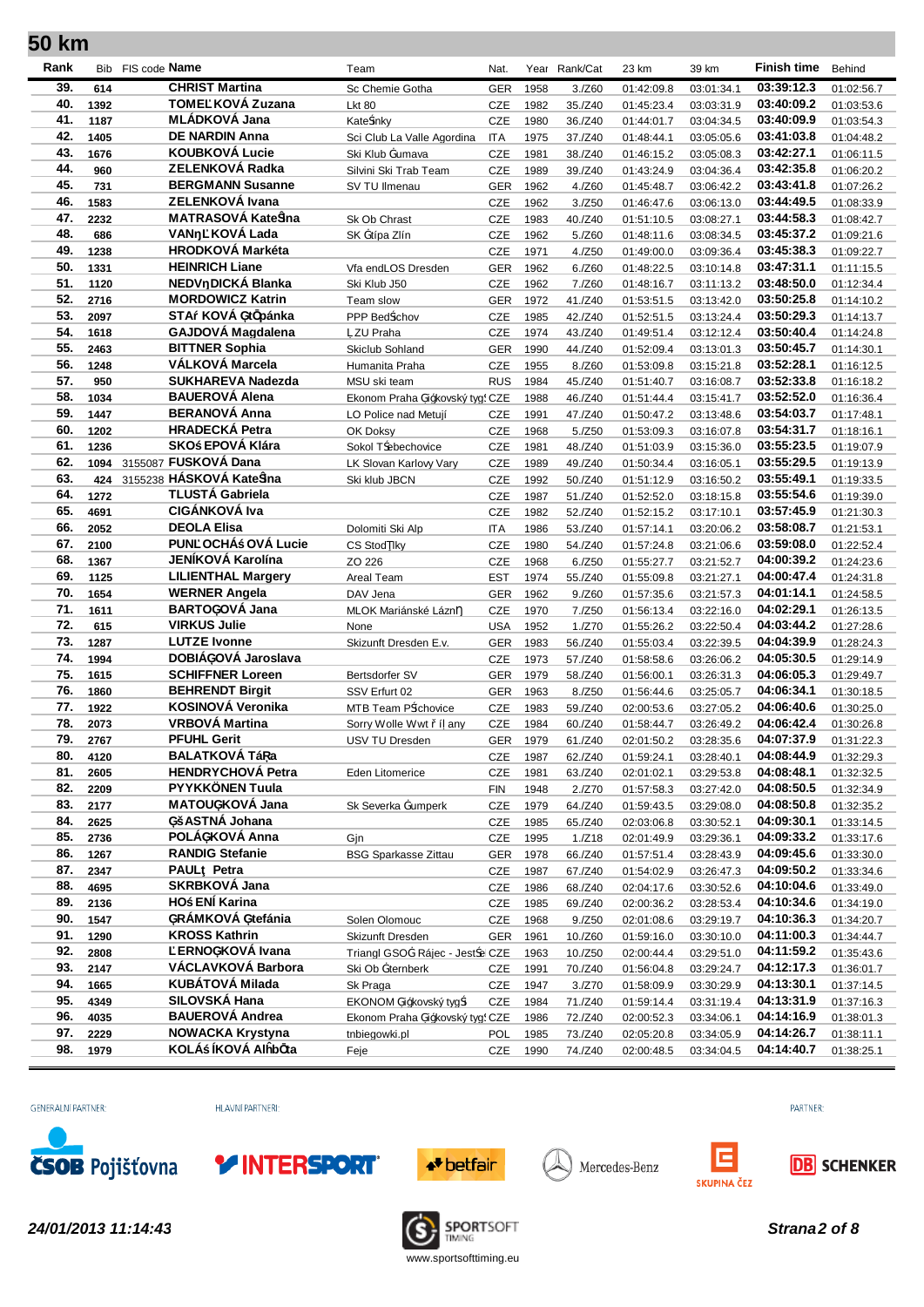| Rank         | Bib          | FIS code Name                                    | Team                                      | Nat.       |                  | Year Rank/Cat      | 23 km                    | 39 km                    | <b>Finish time</b>       | Behind                   |
|--------------|--------------|--------------------------------------------------|-------------------------------------------|------------|------------------|--------------------|--------------------------|--------------------------|--------------------------|--------------------------|
| 99.          | 2167         | ERMÁKOVÁ Anna                                    |                                           | CZE        | 1990             | 75./Z40            |                          | 03:33:09.6               | 04:17:58.2               | 01:41:42.6               |
| 100.         | 3344         | üKVOROVÁ Zuzana                                  | <b>SK Kamenice</b>                        | CZE        | 1973             | 76./Z40            | 02:11:21.2               | 03:38:41.2               | 04:18:26.3               | 01:42:10.7               |
| 101.         | 2480         | JI lüTOVÁ Zuzana                                 | Pe imov                                   | CZE        | 1982             | 77./Z40            | 02:01:09.6               | 03:35:04.4               | 04:18:29.4               | 01:42:13.8               |
| 102.         | 2759         | <b>JONASSEN Bente</b>                            | Pwt Travel                                | <b>NOR</b> | 1963             | 11./Z50            | 02:03:06.5               | 03:37:04.8               | 04:19:00.8               | 01:42:45.2               |
| 103.         | 2488         | <b>BALOUNOVÁ Jana</b>                            | Czech Apnea Team                          | CZE        | 1982             | 78./Z40            | 02:06:53.1               | 03:39:57.1               | 04:20:31.4               | 01:44:15.8               |
| 104.         | 3362         | BOHÁ OVÁ Lenka                                   | Klub extrémních b 0ka                     | CZE        | 1986             | 79./Z40            | 02:05:30.5               | 03:40:37.1               | 04:21:04.2               | 01:44:48.6               |
| 105.         | 1167         | <b>LOPATINA Olga</b>                             |                                           | <b>RUS</b> | 1960             | 11./Z60            | 02:01:00.0               | 03:37:14.0               | 04:21:13.4               | 01:44:57.8               |
| 106.         | 4780         | NOVOTNÁ Hana                                     | Team Forman Cinelli                       | CZE        | 1987             | 80./Z40            | 02:06:37.6               | 03:40:39.7               | 04:21:52.1               | 01:45:36.5               |
| 107.         | 1050         | <b>BÍLKOVÁ Ludiýe</b>                            | Spinfit Liberec                           | CZE        | 1962             | 12./Z60            | 02:04:33.3               | 03:38:10.8               | 04:22:15.6               | 01:46:00.0               |
| 108.         | 4425         | <b>STONAWSKÁ Martina</b>                         | TJ Dolní Lomná                            | CZE        | 1989             | 81./Z40            | 02:07:11.6               | 03:39:34.3               | 04:22:19.4               | 01:46:03.8               |
| 109.         | 2580         | <b>MOTEJLOVÁ Olga</b>                            | ZO 226                                    | CZE        | 1968             | 12./Z50            | 02:06:26.1               | 03:40:12.3               | 04:22:31.3               | 01:46:15.7               |
| 110.<br>111. | 272          | <b>MELNICHENKO Ekaterina</b><br>DYKASTOVÁ Marie  | Dantist                                   | <b>RUS</b> | 1975             | 82./Z40            | 02:01:18.4               | 03:35:04.5               | 04:22:32.0               | 01:46:16.4               |
| 112.         | 1174         | UBO OVÁ Jitka                                    |                                           | CZE        | 1980             | 83./Z40            | 02:08:31.2               | 03:41:13.6               | 04:23:00.8<br>04:23:04.9 | 01:46:45.2               |
| 113.         | 4374<br>2473 | üRÁMKOVÁ Iva                                     | Jihlava                                   | CZE<br>CZE | 1987             | 84./Z40            | 02:08:37.1               | 03:41:35.0               | 04:23:40.2               | 01:46:49.3               |
| 114.         | 1411         | ülFTOVÁ Jana                                     | Sváte ní b 0ci                            | CZE        | 1972<br>1963     | 13./Z50<br>14./Z50 | 02:08:03.2               | 03:41:58.3<br>03:40:47.2 | 04:23:56.6               | 01:47:24.6<br>01:47:41.0 |
| 115.         | 2984         | FlüEROVÁ Barbora                                 | Tatran Hostinné<br>Fizer Skiklan          | CZE        | 1983             | 85./Z40            | 02:04:47.8<br>02:09:57.0 | 03:41:46.8               | 04:23:59.5               | 01:47:43.9               |
| 116.         | 1229         | <b>SANVILLE Kathv</b>                            | Finn Sisu                                 | <b>USA</b> | 1960             | 13./Z60            | 02:03:22.2               | 03:40:37.7               | 04:24:03.6               | 01:47:48.0               |
| 117.         | 1713         | ülMüOVA Jana                                     | <b>MFP Praha</b>                          | CZE        | 1976             | 86./Z40            | 02:05:24.2               | 03:41:47.9               | 04:24:08.5               | 01:47:52.9               |
| 118.         | 2311         | SKLENÁ OVÁ Radka                                 | Tj Slovan Luha ovice                      | CZE        | 1992             | 87./Z40            | 02:09:35.4               | 03:43:25.9               | 04:24:55.4               | 01:48:39.8               |
| 119.         | 1952         | <b>HALFTER Sybille</b>                           | <b>SG Adelsberg</b>                       | <b>GER</b> | 1957             | 14./Z60            | 02:06:03.0               | 03:42:44.5               | 04:25:15.0               | 01:48:59.4               |
| 120.         | 3112         | B HOUNOVÁ Ji ina                                 | OK99 Hradec Králové                       | CZE        | 1956             | 15./Z60            | 02:10:00.0               | 03:42:37.3               | 04:25:23.4               | 01:49:07.8               |
| 121.         | 3416         | SLAVÍKOVÁ üt pánka                               | Dusmen Praha                              | CZE        | 1978             | 88./Z40            | 02:09:28.6               | 03:42:52.1               | 04:25:35.0               | 01:49:19.4               |
| 122.         | 4341         | <b>PUSHKAREVA Tatiana</b>                        | Russialoppet                              | <b>RUS</b> | 1977             | 89./Z40            | 02:10:59.0               | 03:42:33.4               | 04:25:39.6               | 01:49:24.0               |
| 123.         | 2776         | <b>HUNERSEN Cornelia</b>                         | RC 1898 Radeberg                          | <b>GER</b> | 1961             | 16./Z60            | 02:09:00.1               | 03:43:16.5               | 04:26:56.6               | 01:50:41.0               |
| 124.         | 4397         | FÓLOVÁ Martina                                   | Jablonec nad Nisou                        | CZE        | 1988             | 90./Z40            | 02:10:26.8               | 03:46:58.0               | 04:27:22.9               | 01:51:07.3               |
| 125.         | 1141         | <b>TRETTEL Gloria</b>                            | Marcialonga                               | <b>ITA</b> | 1967             | 15./Z50            | 02:08:20.7               | 03:44:57.6               | 04:27:37.4               | 01:51:21.8               |
| 126.         | 2884         | <b>STRUCK Ulrike</b>                             | Vfa endLOS Dresden                        | <b>GER</b> | 1968             | 16./Z50            | 02:09:47.5               | 03:45:36.3               | 04:27:38.3               | 01:51:22.7               |
| 127.         | 2937         | <b>BRASSILL Sally</b>                            | Mt Washington Nordic                      | <b>USA</b> | 1963             | 17./Z50            | 02:10:37.8               | 03:45:54.2               | 04:28:08.1               | 01:51:52.5               |
| 128.         | 4272         | SVOBODOVÁ Magda                                  |                                           | CZE        | 1985             | 91./Z40            | 02:09:39.6               | 03:45:31.0               | 04:28:21.2               | 01:52:05.6               |
| 129.         | 1355         | KURKOVÁ Adéla                                    | Ekonom - ži0kovský tyg                    | CZE        | 1987             | 92./Z40            | 02:07:19.8               | 03:45:29.5               | 04:29:00.6               | 01:52:45.0               |
| 130.         | 2827         | <b>WEISLOVÁ Eva</b>                              | Slavoj Praha                              | <b>CZE</b> | 1967             | 18./Z50            | 02:07:29.6               | 03:45:44.8               | 04:31:29.1               | 01:55:13.5               |
| 131.         | 4265         | <b>MALIüOVÁ Karla</b>                            | <b>USK Praha</b>                          | <b>CZE</b> | 1960             | 17./Z60            | 02:07:40.7               | 03:44:38.6               | 04:32:25.9               | 01:56:10.3               |
| 132.         | 3419         | <b>KLIMÁNKOVÁ Eva</b>                            | <b>Brno</b>                               | CZE        | 1973             | 93./Z40            | 02:11:50.5               | 03:49:16.8               | 04:32:31.1               | 01:56:15.5               |
| 133.         | 2587         | <b>NOVOTNA Lenka</b>                             | Liberec                                   | CZE        | 1973             | 94./Z40            | 02:09:40.0               | 03:49:56.9               | 04:33:07.1               | 01:56:51.5               |
| 134.         | 1842         | <b>VOGELSANG Franziska</b>                       | SSV Erfurt 02                             | <b>GER</b> | 1982             | 95./Z40            | 02:13:57.4               | 03:50:17.6               | 04:33:12.3               | 01:56:56.7               |
| 135.         | 2622         | NOHÝNKOVÁ Kate ina                               | <b>AC Slovan Liberec</b>                  | <b>CZE</b> | 1963             | 19./Z50            | 02:12:06.0               | 03:51:05.0               | 04:33:20.2               | 01:57:04.6               |
| 136.         | 2781         | <b>KALKUSOVÁ Lucie</b>                           | Uk Ftvs                                   | CZE        | 1987             | 96./Z40            | 02:13:18.8               | 03:51:51.4               | 04:35:19.4               | 01:59:03.8               |
| 137.         | 3370         | <b>KÜHNE Susanne</b>                             | <b>SBB Dresden</b>                        | <b>GER</b> | 1963             | 20./Z50            | 02:13:13.4               | 03:52:16.2               | 04:37:09.7               | 02:00:54.1               |
| 138.         | 4574         | <b>ARNULF Christine</b>                          | Team Arnulf                               | <b>NOR</b> | 1981             | 97./Z40            | 02:14:49.8               | 03:53:17.2               | 04:37:26.7               | 02:01:11.1               |
| 139.         | 3258         | FÁBEROVÁ Valéria                                 |                                           | CZE        | 1963             | 21./Z50            | 02:12:35.0               | 03:52:23.1               | 04:37:28.2               | 02:01:12.6               |
| 140.<br>141. | 2417         | <b>GRENIER Daniel</b><br><b>ZIETZ Christiane</b> |                                           | CAN        | 1946             | 4./Z70             | 02:12:11.2               | 03:53:00.4               | 04:37:30.0<br>04:38:00.3 | 02:01:14.4               |
| 142.         | 1933         | <b>HALTMAROVÁ Dominika</b>                       | Skizunft Dresden<br>Silvini Ski Trab Team | GER        | 1994             | 98./Z40            | 02:08:27.5               | 03:52:15.4               | 04:38:22.6               | 02:01:44.7               |
| 143.         | 1135<br>2790 | <b>WASSTRÖM Christina</b>                        | Lantmäteriets Ff                          | <b>CZE</b> | 1968<br>SWE 1961 | 22./Z50<br>18./Z60 | 02:15:21.4               | 03:54:23.2<br>03:51:36.1 | 04:38:33.5               | 02:02:07.0               |
| 144.         | 2010         | <b>NIMSCH Marianne</b>                           | Kleine Hardcore Climber                   | <b>GER</b> | 1985             | 99./Z40            | 02:13:37.1<br>02:16:27.8 | 03:57:20.0               | 04:39:05.7               | 02:02:17.9<br>02:02:50.1 |
| 145.         | 3290         | <b>ARNULF Rikke Carine</b>                       | Team Arnulf                               | <b>NOR</b> | 1983             | 100./Z40           | 02:16:54.7               | 03:55:17.9               | 04:39:25.9               | 02:03:10.3               |
| 146.         | 2256         | <b>LESJO Ingrid Marie</b>                        | Ottestad II                               | <b>NOR</b> | 1949             | 5./Z70             | 02:13:24.2               | 03:53:47.0               | 04:39:27.7               | 02:03:12.1               |
| 147.         | 1913         | <b>BERGLOVÁ Lucie</b>                            | CZU Praha                                 | <b>CZE</b> | 1982             | 101./Z40           | 02:13:14.5               | 03:54:14.3               | 04:39:54.1               | 02:03:38.5               |
| 148.         | 2864         | <b>SCHÜTZNEROVÁ Lucie</b>                        |                                           | <b>CZE</b> | 1985             | 102./Z40           | 02:12:14.9               | 03:53:55.8               | 04:40:04.0               | 02:03:48.4               |
| 149.         | 3187         | <b>CEJPKOVÁ Ivana</b>                            |                                           | CZE        | 1958             | 19./Z60            | 02:13:43.5               | 03:54:40.2               | 04:40:16.3               | 02:04:00.7               |
| 150.         | 3429         | <b>BERANOVÁ Miroslava</b>                        | LO Police nad Metují                      | <b>CZE</b> | 1957             | 20./Z60            | 02:12:58.1               | 03:56:09.2               | 04:40:47.7               | 02:04:32.1               |
| 151.         | 928          | <b>LUKASZCZYK Lucja</b>                          | Tn Biegowki                               | POL        | 1985             | 103./Z40           | 02:17:37.6               | 03:56:34.8               | 04:41:08.4               | 02:04:52.8               |
| 152.         | 2611         | <b>MALLING Carmenn</b>                           | Lauf ABCler Köpenick                      | <b>GER</b> | 1954             | 21./Z60            | 02:16:42.3               | 03:56:56.9               | 04:41:10.8               | 02:04:55.2               |
| 153.         | 3142         | <b>MÖBIUS Annett</b>                             | Hohburger sv 1990                         | <b>GER</b> | 1963             | 23./Z50            | 02:15:53.4               | 03:56:16.5               | 04:41:12.4               | 02:04:56.8               |
| 154.         | 2663         | KAN ROVÁ Hana                                    | ¥tand- Art                                | <b>CZE</b> | 1981             | 104./Z40           | 02:12:35.1               | 03:55:14.5               | 04:41:13.2               | 02:04:57.6               |
| 155.         | 2886         | <b>PFEIFER Nicole</b>                            | Georgenthaler Wanderfreund GER            |            | 1972             | 24./Z50            | 02:13:15.0               | 03:56:09.9               | 04:41:34.2               | 02:05:18.6               |
| 156.         | 4781         | JANOüCOVÁ Michaela                               | Team Forman Cinelli                       | <b>CZE</b> | 1987             | 105./Z40           | 02:15:08.0               | 03:56:02.3               | 04:41:43.9               | 02:05:28.3               |
| 157.         | 3856         | <b>SVOBODOVÁ Marta</b>                           |                                           | CZE        | 1985             | 106./Z40           | 02:15:26.2               | 03:57:30.1               | 04:42:03.4               | 02:05:47.8               |
| 158.         | 3827         | <b>ALSVIK Bodil Braa</b>                         | Pwt Travel                                | NOR 1      | 1957             | 22./Z60            | 02:15:35.6               | 03:56:59.9               | 04:42:05.7               | 02:05:50.1               |
|              |              |                                                  |                                           |            |                  |                    |                          |                          |                          |                          |

GENERÁLNÍ PARTNER:

HLAVNÍ PARTNEŘI:







Mercedes-Benz





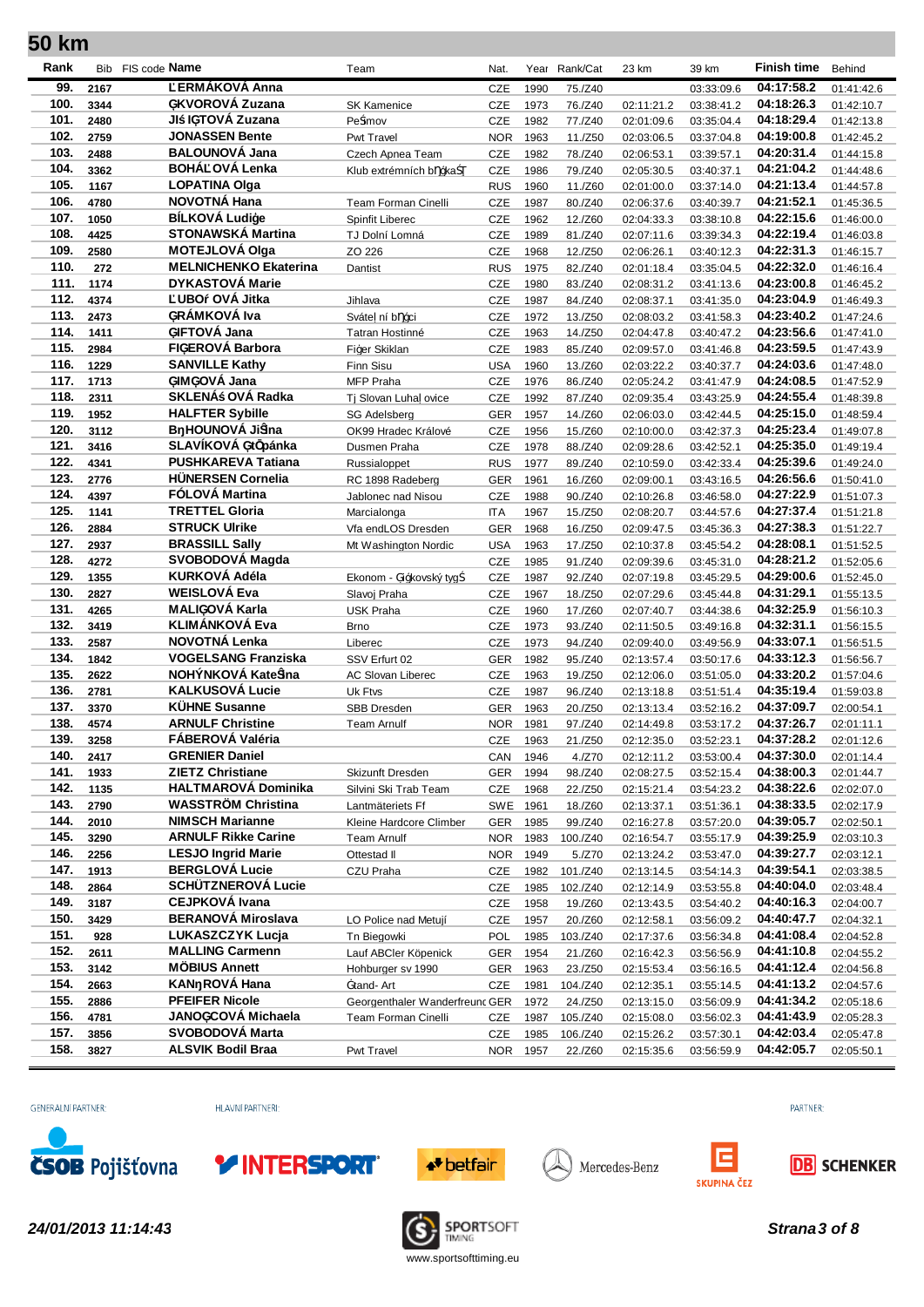| Rank         |              | Bib FIS code <b>Name</b>                             | Team                             | Nat.                     | Year         | Rank/Cat           | 23 km                    | 39 km                    | Finish time              | Behind                   |
|--------------|--------------|------------------------------------------------------|----------------------------------|--------------------------|--------------|--------------------|--------------------------|--------------------------|--------------------------|--------------------------|
| 159.         | 3749         | NASONOVOVÁ Jana                                      |                                  | <b>CZE</b>               | 1988         | 107./Z40           | 02:15:39.0               | 03:58:13.0               | 04:42:14.4               | 02:05:58.8               |
| 160.         | 3571         | <b>BARTELS Christine</b>                             |                                  | <b>GER</b>               | 1988         | 108./Z40           | 02:14:32.3               | 03:56:22.4               | 04:42:25.6               | 02:06:10.0               |
| 161.         | 3650         | <b>MACHALICKÁ Libuýe</b>                             | Fortex Ski Moravský Beroun       | CZE                      | 1964         | 25./Z50            | 02:18:04.4               | 03:58:27.1               | 04:42:42.4               | 02:06:26.8               |
| 162.         | 2691         | NOVOTNÁ Jana                                         | Kate inky                        | CZE                      | 1973         | 109./Z40           | 02:17:23.5               | 03:59:10.7               | 04:43:38.0               | 02:07:22.4               |
| 163.         | 2063         | <b>HEITZER Barbara</b>                               | Team slow                        | <b>GER</b>               | 1971         | 26./Z50            | 02:13:44.2               | 03:57:16.8               | 04:44:36.3               | 02:08:20.7               |
| 164.         | 4021         | <b>CHESTA Ilaria</b>                                 | Sci Club Valle Stura             | <b>ITA</b>               | 1974         | 110./Z40           | 02:16:03.8               | 03:59:43.3               | 04:44:37.7               | 02:08:22.1               |
| 165.         | 475          | <b>PALUSELLI Cristina</b>                            | U.s. Cornacci Tesero             | <b>ITA</b>               | 1973         | 111./Z40           | 02:16:03.3               | 03:59:41.8               | 04:44:37.9               | 02:08:22.3               |
| 166.         | 3261         | JAKOUBKOVÁ Kate ina                                  | Silvini Ski Trab Team            | CZE                      | 1986         | 112./Z40           | 02:15:12.0               | 03:59:21.9               | 04:44:50.1               | 02:08:34.5               |
| 167.         | 692          | <b>WALLENIUS Tarja</b>                               |                                  | <b>FIN</b>               | 1963         | 27./Z50            | 02:15:39.4               | 04:00:26.5               | 04:45:06.2               | 02:08:50.6               |
| 168.         | 4093         | NEVORALOVÁ Kate ina                                  | Ti<br>ásná                       | <b>CZE</b>               | 1984         | 113./Z40           | 02:15:58.1               | 03:58:03.2               | 04:45:18.5               | 02:09:02.9               |
| 169.         | 2610         | <b>KOUBKOVÁ Ilona</b>                                | Skiklub Sk Praha 4               | CZE                      | 1956         | 23./Z60            | 02:17:44.6               | 03:59:39.1               | 04:45:51.2               | 02:09:35.6               |
| 170.         | 3590         | <b>BRObKOVÁ Anita</b>                                |                                  | CZE                      | 1991         | 114./Z40           | 02:17:26.0               | 03:59:50.4               | 04:45:54.2               | 02:09:38.6               |
| 171.         | 2878         | PAVL Regina                                          | Liberec                          | <b>CZE</b>               | 1970         | 28./Z50            | 02:14:32.2               | 03:58:07.3               | 04:46:18.7               | 02:10:03.1               |
| 172.         | 3599         | SETÍNKOVÁ Zuzana                                     | <b>Dkp</b>                       | <b>CZE</b>               | 1957         | 24./Z60            | 02:18:28.9               | 03:59:40.0               | 04:46:37.0               | 02:10:21.4               |
| 173.         | 2671         | <b>STEINBACH Lori</b>                                |                                  | <b>USA</b>               | 1949         | 6./Z70             | 02:19:32.0               | 03:59:59.5               | 04:46:43.2               | 02:10:27.6               |
| 174.         | 3414         | PATKOVÁ Jitka                                        | Klub letmých houba<br>Кr         | CZE                      | 1960         | 25./Z60            | 02:17:46.9               | 03:59:29.5               | 04:46:44.8               | 02:10:29.2               |
| 175.         | 2696         | <b>SCHÖLDSTRÖM Annelie</b>                           | Huddinge Ais                     | <b>SWE</b>               | 1967         | 29./Z50            | 02:15:25.3               | 04:02:49.1               | 04:47:16.7               | 02:11:01.1               |
| 176.         | 4047         | <b>SCHULZ Antonia</b>                                |                                  | <b>GER</b>               | 1989         | 115./Z40           | 02:21:19.5               | 04:01:20.2               | 04:47:35.9               | 02:11:20.3               |
| 177.         | 4870         | <b>BARSUKOVA Marija</b>                              | Dudergofs Bears                  | <b>RUS</b>               | 1982         | 116./Z40           | 02:11:32.7               | 04:00:43.0               | 04:48:11.3               | 02:11:55.7               |
| 178.         | 2020         | VLACHOVÁ Kate ina                                    |                                  | CZE                      | 1980         | 117./Z40           | 02:14:01.5               | 04:00:33.8               | 04:48:41.1               | 02:12:25.5               |
| 179.         | 4083         | <b>WESTIN Kjersti</b>                                | Kilebygda Kil                    | <b>NOR</b>               | 1992         | 118./Z40           | 02:16:31.5               | 04:02:18.2               | 04:49:02.0               | 02:12:46.4               |
| 180.         | 2728         | <b>HECLOVÁ Olga</b>                                  | Ti zu Rolníci                    | <b>CZE</b>               | 1980         | 119./Z40           | 02:13:03.5               | 04:01:35.4               | 04:49:47.1               | 02:13:31.5               |
| 181.         | 4396         | <b>WALLENSTROM Tina</b>                              | Holte Skiklub                    | DEN                      | 1964         | 30./Z50            | 02:23:12.1               | 04:03:17.0               | 04:50:13.8               | 02:13:58.2               |
| 182.         | 3459         | IZÁKOVÁ Ivana                                        | Sk Baier Pizza Team              | <b>CZE</b>               | 1974         | 120./Z40           | 02:19:38.2               | 04:04:21.4               | 04:50:15.1               | 02:13:59.5               |
| 183.         | 4804         | <b>ZIMOVJANOVÁ Tereza</b>                            | Amper Market                     | CZE                      | 1995         | 2./Z18             | 02:20:40.3               | 04:05:33.9               | 04:50:16.1               | 02:14:00.5               |
| 184.         | 2201         | <b>SÜSS Marion</b>                                   |                                  | <b>GER</b>               | 1961         | 26./Z60            | 02:16:32.9               | 04:02:08.3               | 04:51:32.5               | 02:15:16.9               |
| 185.         | 4284         | <b>KRAUSOVÁ Kamila</b>                               |                                  | CZE                      | 1976         | 121./Z40           | 02:17:33.9               | 04:03:17.4               | 04:52:45.5               | 02:16:29.9               |
| 186.         | 4687         | KOTALOVÁ Monika                                      | <b>Bogis Bossey</b>              | SUI                      | 1965         | 31./Z50            | 02:24:21.3               | 04:07:08.5               | 04:52:46.6               | 02:16:31.0               |
| 187.         | 2901         | <b>HINKEL Katja</b>                                  | SV Robotron Dresden              | <b>GER</b>               | 1965         | 32./Z50            | 02:17:27.9               | 04:01:45.0               | 04:52:58.4               | 02:16:42.8               |
| 188.         | 3185         | VÍZNEROVÁ Jana                                       | Ke0marok                         | <b>SVK</b>               | 1968         | 33./Z50            | 02:25:31.9               | 04:08:01.6               | 04:53:32.4               | 02:17:16.8               |
| 189.         | 3310         | NEUMANOVÁ Iveta                                      | Mar a tým                        | CZE                      | 1965         | 34./Z50            | 02:26:11.7               | 04:09:24.7               | 04:54:12.2               | 02:17:56.6               |
| 190.<br>191. | 4163         | <b>PURA Sirpa</b><br>STO ESOVÁ FOKTOVÁ Petra SP kolo | Viherrakenne Jaakkola Skite: FIN |                          | 1960         | 27./Z60            | 02:22:01.0               | 04:05:28.5               | 04:54:13.4<br>04:54:57.6 | 02:17:57.8               |
| 192.         | 2826         | <b>RÖHNERT Ulrike</b>                                |                                  | <b>CZE</b>               | 1975         | 122./Z40           | 02:24:34.3               | 04:08:04.1               | 04:55:14.7               | 02:18:42.0               |
| 193.         | 2900<br>3228 | <b>KAISER Monika</b>                                 | Radebeul<br>Saxonia Dresden      | <b>GER</b><br><b>GER</b> | 1963<br>1960 | 35./Z50<br>28./Z60 | 02:22:14.8               | 04:06:54.1<br>04:06:34.0 | 04:55:18.3               | 02:18:59.1<br>02:19:02.7 |
| 194.         | 3566         | <b>HESOVÁ Zora</b>                                   | Harcov                           | <b>CZE</b>               | 1974         | 123./Z40           | 02:20:12.6<br>02:19:54.7 | 04:08:24.3               | 04:55:46.8               | 02:19:31.2               |
| 195.         | 2494         | <b>CONRAD Rautgundis</b>                             | <b>SC Kottmar</b>                | <b>GER</b>               | 1953         | 29./Z60            | 02:20:03.4               | 04:08:32.5               | 04:55:56.3               | 02:19:40.7               |
| 196.         | 1683         | <b>LAMBERKOVÁ Zita</b>                               | <b>Toblerone Hatex Team</b>      | CZE                      | 1975         | 124./Z40           | 02:19:13.4               | 04:07:59.7               | 04:56:09.5               | 02:19:53.9               |
| 197.         | 2678         | PILA OVÁ Ivana                                       | Sk Jizera I.m.                   | CZE                      | 1963         | 36./Z50            | 02:27:06.0               | 04:12:10.7               | 04:56:53.2               | 02:20:37.6               |
| 198.         | 4332         | MAREüOVÁ Iveta                                       | Neversportteam                   | <b>CZE</b>               | 1974         | 125./Z40           | 02:25:00.2               | 04:09:30.1               | 04:57:16.3               | 02:21:00.7               |
| 199.         | 4267         | <b>SHINNERS Jane</b>                                 |                                  | <b>USA</b>               | 1957         | 30./Z60            | 02:22:46.5               | 04:08:57.5               | 04:57:24.4               | 02:21:08.8               |
| 200.         | 4817         | TEPLÁ Jana                                           | Joskatel                         | CZE                      | 1982         | 126./Z40           | 02:27:11.4               | 04:11:24.2               | 04:57:38.5               | 02:21:22.9               |
| 201.         | 2553         | <b>GÖTZ Katrin</b>                                   |                                  | <b>GER</b>               | 1963         | 37./Z50            | 02:23:02.3               | 04:11:58.2               | 04:58:16.0               | 02:22:00.4               |
| 202.         | 3406         | <b>B LOHLÁVKOVÁ Hana</b>                             | Nc Vyzkov                        | CZE                      | 1973         | 127./Z40           | 02:28:02.2               | 04:13:38.4               | 04:59:05.6               | 02:22:50.0               |
| 203.         | 1730         | <b>BODIOVA Adela</b>                                 | Brno                             | CZE                      | 1976         | 128./Z40           | 02:25:28.2               | 04:11:57.0               | 05:00:04.8               | 02:23:49.2               |
| 204.         | 3221         | LÁNÍ KOVÁ Martina                                    | <b>Brno</b>                      | <b>CZE</b>               | 1964         | 38./Z50            | 02:21:10.1               | 04:09:59.4               | 05:00:06.9               | 02:23:51.3               |
| 205.         | 3306         | HA KOVSKÁ Jana                                       | Praga Praha                      | <b>CZE</b>               | 1940         | 7./Z70             | 02:23:14.5               | 04:12:01.8               | 05:00:38.4               | 02:24:22.8               |
| 206.         | 2235         | <b>ROSENAU Sylvia</b>                                |                                  | <b>GER</b>               | 1966         | 39./Z50            | 02:19:09.6               | 04:12:41.8               | 05:01:07.3               | 02:24:51.7               |
| 207.         | 4652         | KA MÁ KOVÁ Kamila                                    | Muflos                           | <b>CZE</b>               | 1990         | 129./Z40           | 02:22:22.8               | 04:11:08.2               | 05:01:59.7               | 02:25:44.1               |
| 208.         | 1931         | <b>WALTHER Anke</b>                                  | USV Jena                         | <b>GER</b>               | 1964         | 40./Z50            | 02:23:23.0               | 04:12:45.5               | 05:02:00.1               | 02:25:44.5               |
| 209.         | 4842         | <b>ROBINSON Dora</b>                                 | London                           | <b>CZE</b>               | 1992         | 130./Z40           | 02:32:42.5               | 04:17:55.0               | 05:02:06.2               | 02:25:50.6               |
| 210.         | 1218         | <b>GRANTZ üAüKOVÁ Klára</b>                          |                                  | CZE                      | 1981         | 131./Z40           | 02:22:19.9               | 04:11:36.4               | 05:02:18.4               | 02:26:02.8               |
| 211.         | 3016         | <b>IHÁKOVÁ Dana</b>                                  | Trisportteam                     | CZE                      | 1977         | 132./Z40           | 02:26:01.1               | 04:14:41.5               | 05:02:31.4               | 02:26:15.8               |
| 212.         | 3501         | <b>CUPKOVÁ Jolana</b>                                | Kvilda                           | <b>CZE</b>               | 1965         | 41./Z50            | 02:24:51.4               | 04:14:09.0               | 05:02:36.1               | 02:26:20.5               |
| 213.         | 3099         | <b>CEJPKOVÁ Barbora</b>                              | Jihlava                          | CZE                      | 1988         | 133./Z40           | 02:30:34.9               | 04:16:58.8               | 05:03:22.3               | 02:27:06.7               |
| 214.         | 4000         | NY OVÁ Vladimíra                                     | Ny Sport                         | CZE                      | 1972         | 42./Z50            | 02:24:01.6               | 04:15:04.1               | 05:03:23.2               | 02:27:07.6               |
| 215.         | 3071         | <b>KULZER Petra</b>                                  | Skiclub Buntenbock               | <b>GER</b>               | 1952         | 8./Z70             | 02:24:48.8               | 04:15:23.5               | 05:04:11.1               | 02:27:55.5               |
| 216.         | 4725         | PAPÁ KOVÁ Dagmar                                     |                                  | <b>CZE</b>               | 1984         | 134./Z40           | 02:26:08.5               | 04:13:55.0               | 05:04:38.6               | 02:28:23.0               |
| 217.         | 3555         | <b>CHLÁDKOVÁ Libuýe</b>                              | Drti i ze mlýna                  | CZE                      | 1980         | 135./Z40           | 02:34:43.7               | 04:20:22.6               | 05:04:47.2               | 02:28:31.6               |
| 218.         | 4605         | <b>BALOUNOVA Michala</b>                             |                                  | CZE                      | 1987         | 136./Z40           | 02:29:34.1               | 04:16:19.8               | 05:06:42.8               | 02:30:27.2               |

GENERÁLNÍ PARTNER:

HLAVNÍ PARTNEŘI:







Mercedes-Benz





**24/01/2013 11:14:43 Strana4 of 8 SPORTSOFT SPORTSOFT Strana4 of 8 Strana4 of 8** 

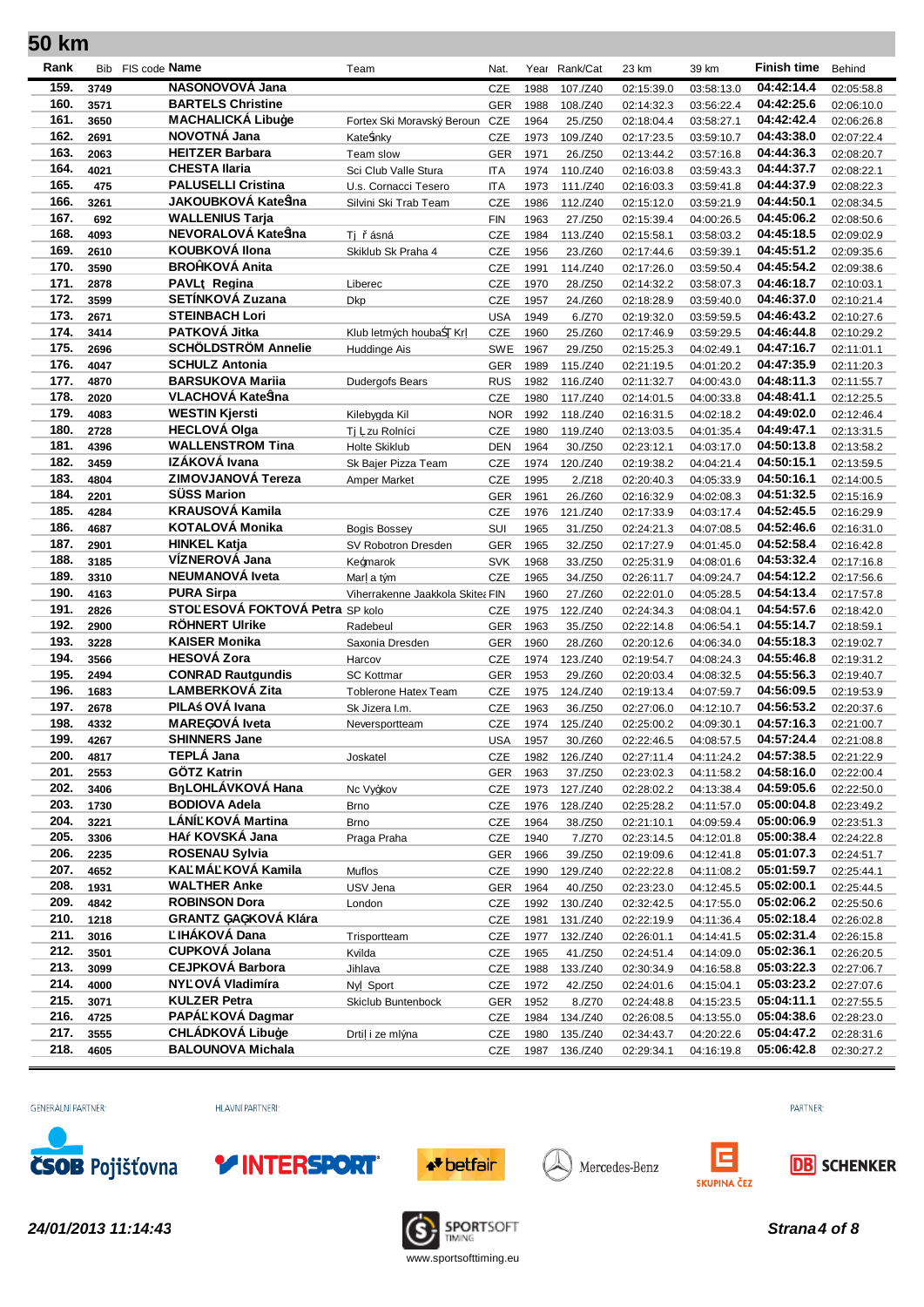| Rank         |              | Bib FIS code <b>Name</b>                   | Team                       | Nat.              | Year         | Rank/Cat           | 23 km                    | 39 km                    | <b>Finish time</b>       | Behind                   |
|--------------|--------------|--------------------------------------------|----------------------------|-------------------|--------------|--------------------|--------------------------|--------------------------|--------------------------|--------------------------|
| 219.         | 2483         | RObKOVÁ Petra                              | MFP í any                  | <b>CZE</b>        | 1975         | 137./Z40           | 02:25:00.9               | 04:17:54.4               | 05:07:14.2               | 02:30:58.6               |
| 220.         | 4375         | PEEMÜLLER Christina                        | Kvf 1910                   | <b>GER</b>        | 1968         | 43./Z50            | 02:28:56.5               | 04:19:07.4               | 05:07:18.9               | 02:31:03.3               |
| 221.         | 3089         | <b>MÜLLER Carola</b>                       | Hohburger sv 1990          | <b>GER</b>        | 1962         | 31./Z60            | 02:25:49.7               | 04:18:50.2               | 05:07:30.8               | 02:31:15.2               |
| 222.         | 4013         | <b>NEUBAUEROVÁ Blanka</b>                  | Nc Vyzkov                  | CZE               | 1974         | 138./Z40           | 02:27:32.3               | 04:19:57.0               | 05:08:33.0               | 02:32:17.4               |
| 223.         | 4062         | <b>NORUP Tina</b>                          | Kobenhavns Skiklub         | DEN               | 1969         | 44./Z50            | 02:30:00.6               | 04:21:15.7               | 05:08:54.7               | 02:32:39.1               |
| 224.         | 3405         | ZAVORALOVÁ Pavla                           | Kérkonozská telechasa      | CZE               | 1985         | 139./Z40           | 02:29:35.3               | 04:20:46.7               | 05:09:05.6               | 02:32:50.0               |
| 225.         | 3534         | JAR üKOVÁ Lenka                            |                            | CZE               | 1972         | 45./Z50            | 02:26:37.7               | 04:19:56.3               | 05:09:06.3               | 02:32:50.7               |
| 226.         | 3788         | SLEZÁ KOVÁ ZÍKOVÁ Nad ÿtTJ Baník St íbro   |                            | CZE               | 1985         | 140./Z40           | 02:27:56.4               | 04:21:51.4               | 05:09:08.2               | 02:32:52.6               |
| 227.         | 969          | <b>BURSOVÁ Ji ina</b>                      |                            | CZE               | 1969         | 46./Z50            | 02:21:46.4               | 04:18:10.7               | 05:09:32.9               | 02:33:17.3               |
| 228.         | 3986         | <b>GEIPEL Steffi</b>                       |                            | <b>GER</b>        | 1967         | 47./Z50            | 02:23:48.6               | 04:19:18.7               | 05:09:51.0               | 02:33:35.4               |
| 229.         | 4211         | <b>MACHOVÁ Martina</b>                     |                            | CZE               | 1980         | 141./Z40           | 02:24:48.5               | 04:19:06.3               | 05:09:54.2               | 02:33:38.6               |
| 230.         | 3128         | <b>KRADORF Yvonne</b>                      | Aero 4000 Gera             | <b>GER</b>        | 1962         | 32./Z60            | 02:28:52.6               | 04:21:02.3               | 05:10:42.1               | 02:34:26.5               |
| 231.         | 3745         | <b>HUCKOVÁ Vendula</b>                     | <b>KT Tryskomyz</b>        | <b>CZE</b>        | 1978         | 142./Z40           | 02:28:03.6               | 04:20:42.7               | 05:10:54.9               | 02:34:39.3               |
| 232.         | 2907         | <b>DEWALD Anja</b><br><b>VANZO Barbara</b> | Saxonia Dresden            | <b>GER</b>        | 1973         | 143./Z40           | 02:29:22.0               | 04:22:07.5               | 05:11:17.1               | 02:35:01.5               |
| 233.<br>234. | 1140         | <b>SCHÜTZ Grit</b>                         | Marcialonga                | <b>ITA</b>        | 1983         | 144./Z40           | 02:27:09.0               | 04:21:56.2               | 05:11:46.1<br>05:12:01.1 | 02:35:30.5               |
|              | 3181         |                                            | Hohburger sv 1990          | <b>GER</b>        | 1964         | 48./Z50            | 02:28:35.9               | 04:20:28.5               |                          | 02:35:45.5               |
| 235.<br>236. | 3910         | R þI KOVÁ Ladislava<br><b>KRÖMER Ines</b>  | Chunta Ski club            | <b>CZE</b>        | 1972         | 49./Z50            | 02:29:56.0               | 04:23:30.1               | 05:12:13.6<br>05:12:56.6 | 02:35:58.0               |
| 237.         | 4401<br>3421 | <b>VRABCOVÁ Martina</b>                    | DAV Zittau<br>ZO 226       | <b>GER</b><br>CZE | 1966<br>1967 | 50./Z50<br>51./Z50 | 02:33:46.9<br>02:26:05.7 | 04:23:26.2<br>04:21:37.5 | 05:12:56.7               | 02:36:41.0<br>02:36:41.1 |
| 238.         | 3243         | <b>TAIVERE Marge</b>                       | AT Nobe                    | <b>EST</b>        | 1985         | 145./Z40           | 02:29:31.0               | 04:25:53.2               | 05:12:58.5               | 02:36:42.9               |
| 239.         | 3789         | <b>KRAEMER Heike</b>                       | Saxonia Dresden            | <b>GER</b>        | 1964         |                    |                          |                          | 05:13:27.8               |                          |
| 240.         | 3899         | <b>BRZEZINSKI Irina</b>                    | Team slow                  | <b>GER</b>        | 1965         | 52./Z50<br>53./Z50 | 02:27:19.6<br>02:29:49.7 | 04:22:49.4<br>04:21:46.8 | 05:13:39.1               | 02:37:12.2<br>02:37:23.5 |
| 241.         | 2912         | <b>LARM Raili</b>                          |                            | <b>FIN</b>        | 1949         | 9./Z70             | 02:24:56.4               | 04:25:37.9               | 05:13:55.1               | 02:37:39.5               |
| 242.         | 2913         | SÄILÄ Mirja                                |                            | <b>FIN</b>        | 1951         | 10./Z70            | 02:24:57.6               | 04:25:38.3               | 05:13:56.5               | 02:37:40.9               |
| 243.         | 3638         | RON ÁKOVÁ Dagmar                           | Fortex Ski Moravský Beroun | CZE               | 1970         | 54./Z50            | 02:29:28.4               | 04:23:18.3               | 05:14:25.1               | 02:38:09.5               |
| 244.         | 3510         | <b>SCHREITER Ulrike</b>                    | DAV Plauen                 | <b>GER</b>        | 1965         | 55./Z50            | 02:32:40.3               | 04:25:17.3               | 05:15:07.3               | 02:38:51.7               |
| 245.         | 3702         | <b>KJENDLIE Inger Kathrine</b>             | Lyn And Team Arnulf        | <b>NOR</b>        | 1956         | 33./Z60            | 02:29:59.0               | 04:24:25.3               | 05:15:10.7               | 02:38:55.1               |
| 246.         | 2057         | FRY OVÁ Kv ta                              | hmú                        | CZE               | 1951         | 11./Z70            | 02:33:13.8               | 04:27:57.1               | 05:15:46.9               | 02:39:31.3               |
| 247.         | 3287         | <b>POLANSKA Malgorzata</b>                 | Klub Lechia Piechowice     | POL               | 1972         | 56./Z50            | 02:26:37.5               | 04:20:59.6               | 05:15:59.8               | 02:39:44.2               |
| 248.         | 2053         | <b>SCHWARZE Katrin</b>                     | Skiclub Wachtelberg        | <b>GER</b>        | 1957         | 34./Z60            | 02:27:48.6               | 04:25:05.0               | 05:17:16.1               | 02:41:00.5               |
| 249.         | 4053         | TLU HO OVÁ Drahomíra                       |                            | CZE               | 1984         | 146./Z40           | 02:29:59.0               | 04:26:11.5               | 05:17:25.2               | 02:41:09.6               |
| 250.         | 1098         | ZAHRADNÍKOVÁ Lenka                         | nadace Leontinka           | CZE               | 1994         | 147./Z40           | 02:23:00.4               | 04:21:17.3               | 05:17:25.6               | 02:41:10.0               |
| 251.         | 4306         | ZEMÍNOVÁ Eva                               |                            | <b>CZE</b>        | 1956         | 35./Z60            | 02:30:25.1               | 04:26:47.9               | 05:18:23.3               | 02:42:07.7               |
| 252.         | 2056         | üVECOVÁ Lenka                              | Scmt                       | CZE               | 1974         | 148./Z40           | 02:35:31.8               | 04:28:27.9               | 05:18:49.2               | 02:42:33.6               |
| 253.         | 4131         | ZAJÍ KOVÁ Dagmar                           | Struha ov                  | CZE               | 1972         | 57./Z50            | 02:21:14.6               | 04:27:25.4               | 05:18:56.4               | 02:42:40.8               |
| 254.         | 3378         | KONRÁDYOVÁ Dagmar                          | <b>LK Tatran Chodov</b>    | <b>CZE</b>        | 1976         | 149./Z40           | 02:26:46.3               | 04:27:48.6               | 05:19:03.2               | 02:42:47.6               |
| 255.         | 2930         | <b>KRÁLOVÁ Ivana</b>                       | Ifk Umea                   | <b>SWE</b>        | 1969         | 58./Z50            | 02:34:56.3               | 04:27:51.8               | 05:20:36.3               | 02:44:20.7               |
| 256.         | 4002         | KAüPAROVÁ Kate ina                         | PFC eský Dub               | CZE               | 1975         | 150./Z40           | 02:30:02.3               | 04:27:10.8               | 05:20:38.0               | 02:44:22.4               |
| 257.         | 2897         | üTRAJTOVA Jana                             | Efekt Dc                   | <b>CZE</b>        | 1962         | 36./Z60            | 02:29:24.7               | 04:28:32.5               | 05:22:01.4               | 02:45:45.8               |
| 258.         | 3740         | <b>MOLLER Madlen</b>                       | Swy Goldlauter-heidersbach | <b>GER</b>        | 1985         | 151./Z40           | 02:30:11.1               | 04:30:19.1               | 05:23:14.4               | 02:46:58.8               |
| 259.         | 1639         | <b>KAVANAGH Theresa</b>                    |                            | CAN               | 1957         | 37./Z60            | 02:34:42.2               | 04:29:37.3               | 05:25:08.2               | 02:48:52.6               |
| 260.         | 3320         | NOVOTNÍKOVÁ ubica                          |                            | <b>CZE</b>        | 1964         | 59./Z50            | 02:36:35.7               | 04:35:20.7               | 05:28:31.9               | 02:52:16.3               |
| 261.         | 3808         | <b>FRANCOVA Blanka</b>                     | Ski Team s                 | <b>CZE</b>        | 1975         | 152./Z40           | 02:31:11.1               | 04:34:27.7               | 05:28:36.8               | 02:52:21.2               |
| 262.         | 3608         | RIEGLOVÁ Gabriela                          | Struha ov                  | CZE               | 1973         | 153./Z40           | 02:41:43.4               | 04:36:17.3               | 05:28:51.7               | 02:52:36.1               |
| 263.         | 3309         | DANDOVÁ Markéta                            | Ústí nad Labem             | <b>CZE</b>        | 1974         | 154./Z40           | 02:36:33.6               | 04:37:27.0               | 05:29:17.7               | 02:53:02.1               |
| 264.         | 1896         | PARVELA Anja                               | Petraus Oy                 | <b>FIN</b>        | 1957         | 38./Z60            | 02:36:40.4               | 04:37:14.5               | 05:31:50.5               | 02:55:34.9               |
| 265.         | 3655         | <b>HERING Kerstin</b>                      | Fischsuppe                 | <b>GER</b>        | 1965         | 60./Z50            | 02:37:27.4               | 04:38:53.7               | 05:31:53.0               | 02:55:37.4               |
| 266.         | 4010         | PACHTOVÁ Markéta                           | Aces Team K.vary           | <b>CZE</b>        | 1974         | 155./Z40           | 02:34:53.4               | 04:38:35.5               | 05:33:11.5               | 02:56:55.9               |
| 267.         | 3495         | PECHÁ KOVÁ Emma                            |                            | <b>CZE</b>        | 1990         | 156./Z40           | 02:42:58.7               | 04:40:43.4               | 05:34:31.3               | 02:58:15.7               |
| 268.         | 4399         | <b>RUBEN Grit</b>                          |                            | <b>GER</b>        | 1971         | 61./Z50            | 02:42:16.7               | 04:41:21.1               | 05:35:06.3               | 02:58:50.7               |
| 269.         | 2695         | <b>LEMBKE Paula</b><br>NAVRÁTILOVÁ Markéta | Sundbybergs Ik             | <b>CZE</b>        | 1967         | 62./Z50            | 02:36:01.2               | 04:45:14.5               | 05:37:07.9               | 03:00:52.3               |
| 270.         | 3561         |                                            |                            | <b>CZE</b>        | 1978         | 157./Z40           | 02:38:08.6               | 04:41:22.1               | 05:37:20.2               | 03:01:04.6               |
| 271.         | 4800         | <b>SANKOTOVÁ Tereza</b>                    |                            | <b>CZE</b>        | 1989         | 158./Z40           | 02:39:51.9               | 04:43:30.9               | 05:37:25.1               | 03:01:09.5               |
| 272.         | 3844         | <b>JANTTI Kerttu</b>                       | Suunta Jyvaskyla           | <b>FIN</b>        | 1952         | 12./Z70            | 02:40:51.8               | 04:46:08.7               | 05:39:09.5               | 03:02:53.9               |
| 273.         | 3097         | RYDLOVÁ Jarmila                            | Running witch              | <b>CZE</b>        | 1961         | 39./Z60            | 02:39:02.0               | 04:43:43.9               | 05:39:24.5               | 03:03:08.9               |
| 274.         | 2192         | <b>OZOLA Baiba</b>                         | Mona                       | LAT               | 1964         | 63./Z50            | 02:37:32.8               | 04:41:56.2               | 05:39:27.9               | 03:03:12.3               |
| 275.<br>276. | 4818         | MOTLI KOVÁ Zuzana<br>OLüOVÁ Petra          |                            | <b>CZE</b>        | 1979         | 159./Z40           | 02:49:46.1               | 04:46:46.3               | 05:39:40.2<br>05:39:42.5 | 03:03:24.6               |
| 277.         | 3399<br>4744 | <b>CLARK Eva</b>                           |                            | CZE               | 1980         | 160./Z40           | 02:38:30.1               | 04:42:31.3               | 05:41:48.3               | 03:03:26.9               |
| 278.         | 4418         | HÁJKOVÁ Tereza                             |                            | <b>CZE</b>        | 1979         | 161./Z40           | 02:42:44.5               | 04:47:03.0               | 05:42:10.0               | 03:05:32.7               |
|              |              |                                            |                            | <b>CZE</b>        | 1974         | 162./Z40           | 02:45:06.8               | 04:51:25.9               |                          | 03:05:54.4               |

GENERÁLNÍ PARTNER:

HLAVNÍ PARTNEŘI:







Mercedes-Benz





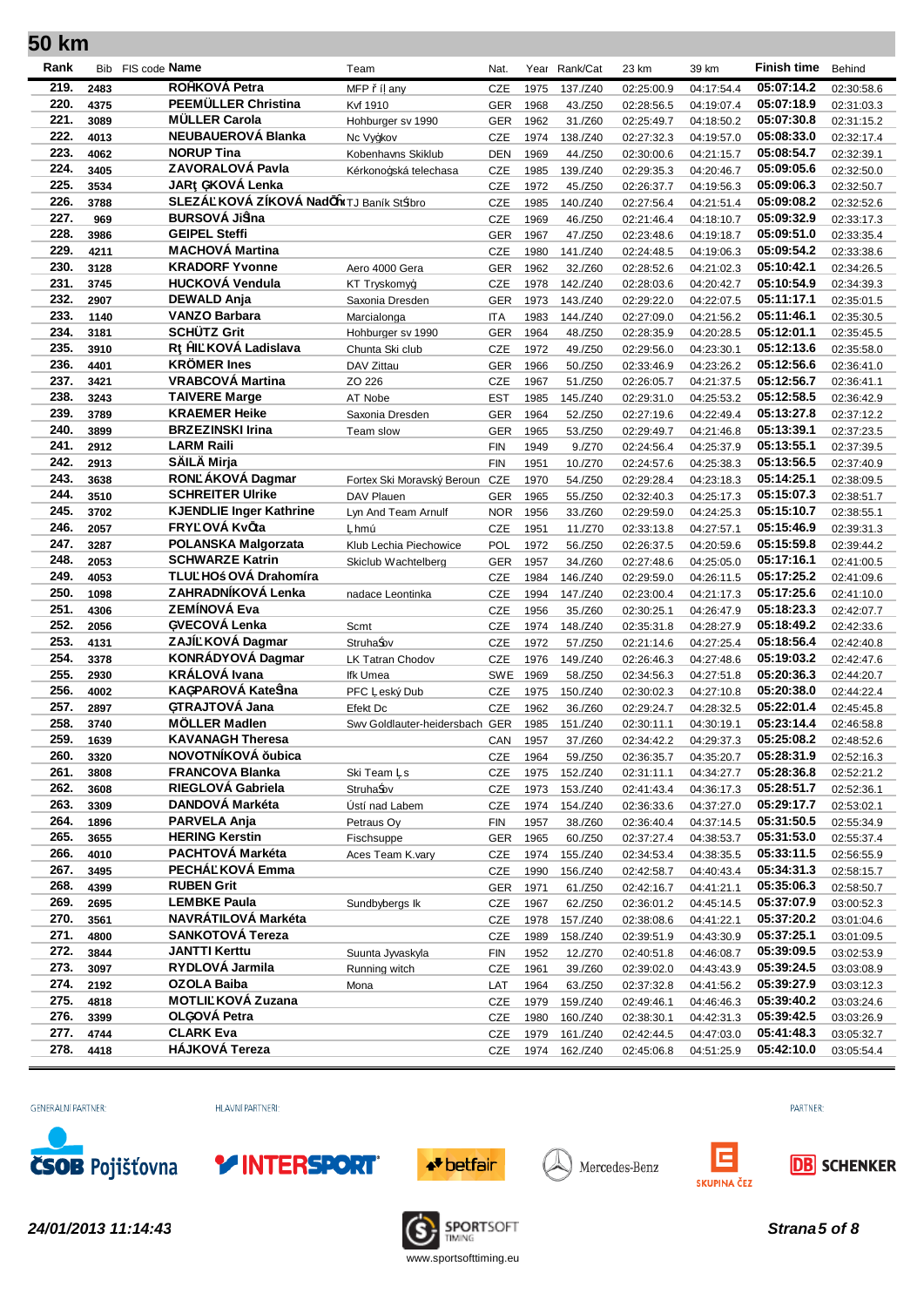| Rank         |              | Bib FIS code <b>Name</b>                       | Team                                              | Nat.                     |              | Year Rank/Cat      | 23 km                    | 39 km                    | <b>Finish time</b>       | Behind                   |
|--------------|--------------|------------------------------------------------|---------------------------------------------------|--------------------------|--------------|--------------------|--------------------------|--------------------------|--------------------------|--------------------------|
| 279.         | 4320         | HORÁ KOVÁ Vladimíra                            |                                                   | CZE                      | 1977         | 163./Z40           | 02:40:55.7               | 04:46:43.4               | 05:44:39.1               | 03:08:23.5               |
| 280.         | 3885         | <b>BAYEROVÁ Ivana</b>                          | Jasper Team                                       | CZE                      | 1964         | 64./Z50            | 02:42:45.4               | 04:47:26.8               | 05:45:44.2               | 03:09:28.6               |
| 281.         | 1570         | N MCOVA üárka                                  | Dve e - Zbran a St elivo VRI CZE                  |                          | 1966         | 65./Z50            | 02:38:29.0               | 04:48:19.0               | 05:45:53.5               | 03:09:37.9               |
| 282.         | 3665         | <b>FRÖHLICH Anke</b>                           | <b>ASD</b>                                        | <b>GER</b>               | 1971         | 66./Z50            | 02:38:03.7               | 04:48:26.4               | 05:46:19.7               | 03:10:04.1               |
| 283.         | 3742         | <b>ALIGEROVÁ Hana</b>                          | TJ Sokol Hnátnice                                 | CZE                      | 1962         | 40./Z60            | 02:45:23.5               | 04:50:10.6               | 05:47:58.3               | 03:11:42.7               |
| 284.         | 2373         | <b>bVAKOVÁ Helena</b>                          | <b>Brno Seniors</b>                               | CZE                      | 1971         | 67./Z50            | 02:41:30.9               | 04:51:00.1               | 05:48:44.1               | 03:12:28.5               |
| 285.         | 3961         | <b>JURIÜTOVÁ Lenka</b>                         | HO Slavia žilina                                  | CZE                      | 1953         | 41./Z60            | 02:46:21.9               | 04:54:19.7               | 05:49:22.2               | 03:13:06.6               |
| 286.         | 3716         | PROCHÁZKOVÁ Libuýe                             |                                                   | CZE                      | 1952         | 13./Z70            | 02:45:31.8               | 04:51:25.7               | 05:49:35.2               | 03:13:19.6               |
| 287.         | 4230         | üTEFKOVÁ Jaroslava                             |                                                   | <b>CZE</b>               | 1974         | 164./Z40           | 02:45:55.5               | 04:54:25.0               | 05:50:02.6               | 03:13:47.0               |
| 288.         | 1171         | <b>KUBACKA Justyna</b>                         | TN Biegówki                                       | POL                      | 1979         | 165./Z40           | 02:45:39.2               | 04:51:51.1               | 05:50:24.6               | 03:14:09.0               |
| 289.         | 3826         | <b>HUSA Else Johanne</b>                       | Pwt Travel                                        | <b>NOR</b>               | 1951         | 14./Z70            | 02:47:00.9               | 04:52:31.6               | 05:50:24.9               | 03:14:09.3               |
| 290.<br>291. | 3868         | VOBORNÍKOVÁ Zuzana<br>PAVLÍ KOVÁ Klára         |                                                   | <b>CZE</b>               | 1963         | 68./Z50            | 02:54:05.4               | 04:58:17.9               | 05:52:27.1               | 03:16:11.5               |
| 292.         | 4222         | HE KOVÁ Magdalena                              |                                                   | <b>CZE</b>               | 1986         | 166./Z40           | 02:46:51.7               | 04:56:33.4               | 05:53:22.6<br>05:53:40.6 | 03:17:07.0               |
| 293.         | 3626<br>3739 | <b>KIRCHNER Petra</b>                          | Ski Club Kunztát<br>Grün-weiß Pirna               | CZE<br>GER               | 1955<br>1957 | 42./Z60<br>43./Z60 | 02:52:48.7<br>02:49:47.3 | 04:59:32.0<br>04:58:24.1 | 05:54:48.1               | 03:17:25.0<br>03:18:32.5 |
| 294.         | 4202         | <b>MERTEN Angelika</b>                         |                                                   | <b>GER</b>               | 1960         | 44./Z60            | 02:49:31.1               | 04:57:35.2               | 05:54:51.6               | 03:18:36.0               |
| 295.         | 3657         | <b>MEHNERT Katrin</b>                          | Blv "rot-weiß 90", GER                            |                          | 1973         | 167./Z40           | 02:54:44.8               | 04:58:40.5               | 05:55:50.6               | 03:19:35.0               |
| 296.         | 2313         | <b>ZALAISKALNA Velga</b>                       | Ok Mona                                           | LAT                      | 1963         | 69./Z50            | 02:47:21.0               | 04:58:05.6               | 05:55:55.6               | 03:19:40.0               |
| 297.         | 4631         | <b>JECHOVÁ Jana</b>                            |                                                   | CZE                      | 1975         | 168./Z40           | 02:46:20.9               | 04:56:46.7               | 05:56:52.7               | 03:20:37.1               |
| 298.         | 4023         | <b>GILL EIke</b>                               | Saxonia Dresden                                   | <b>GER</b>               | 1952         | 15./Z70            | 02:53:43.2               | 05:02:35.1               | 05:58:54.7               | 03:22:39.1               |
| 299.         | 4799         | LOSOVÁ Lenka                                   |                                                   | <b>CZE</b>               | 1979         | 169./Z40           | 02:46:54.9               | 04:57:52.2               | 05:59:57.9               | 03:23:42.3               |
| 300.         | 3156         | PELÉüKOVÁ Iva                                  | Ski Klub Chvojkovice                              | CZE                      | 1980         | 170./Z40           | 02:54:08.3               | 05:01:59.4               | 06:00:28.4               | 03:24:12.8               |
| 301.         | 3264         | HOSPODÁ OVÁ Alena                              |                                                   | CZE                      | 1955         | 45./Z60            | 02:53:37.6               | 05:03:39.3               | 06:00:49.9               | 03:24:34.3               |
| 302.         | 4174         | <b>KLIPP Edda</b>                              |                                                   | <b>GER</b>               | 1965         | 70./Z50            | 03:01:44.8               | 05:04:55.2               | 06:01:11.8               | 03:24:56.2               |
| 303.         | 4408         | <b>HALAMOVÁ Romana</b>                         |                                                   | <b>CZE</b>               | 1970         | 71./Z50            | 02:59:13.0               | 05:07:54.4               | 06:03:24.3               | 03:27:08.7               |
| 304.         | 4667         | JANÁ OVÁ Daniela                               | Ho Skol                                           | <b>SVK</b>               | 1984         | 171./Z40           | 02:51:04.2               | 05:01:49.7               | 06:04:29.9               | 03:28:14.3               |
| 305.         | 4558         | TOMÁüKOVÁ Jitka                                |                                                   | CZE                      | 1966         | 72./Z50            | 02:53:48.2               | 05:07:00.5               | 06:05:35.6               | 03:29:20.0               |
| 306.         | 3709         | KOPE NÁ Markéta                                | Sportovní Klub Moravany U B CZE                   |                          | 1975         | 172./Z40           | 02:52:00.0               | 05:05:05.9               | 06:05:49.5               | 03:29:33.9               |
| 307.         | 3798         | <b>LENZ Zuzana</b>                             | Czech Outdoor Club                                | <b>CZE</b>               | 1978         | 173./Z40           | 02:54:19.8               | 05:07:58.4               | 06:06:09.8               | 03:29:54.2               |
| 308.         | 2955         | HRUBANOVÁ V ra                                 | <b>SKUP Olomouc</b>                               | CZE                      | 1959         | 46./Z60            | 02:54:02.8               | 05:06:14.2               | 06:07:36.9               | 03:31:21.3               |
| 309.         | 4302         | <b>CINIBULKOVÁ Ivana</b>                       |                                                   | CZE                      | 1979         | 174./Z40           | 02:49:42.0               | 05:10:16.0               | 06:08:01.0               | 03:31:45.4               |
| 310.         | 2784         | <b>PACZKO Lidia</b>                            |                                                   | POL                      | 1943         | 16./Z70            | 02:54:24.2               | 05:07:26.9               | 06:08:24.8               | 03:32:09.2               |
| 311.         | 4537         | SEJKANI OVÁ Monika                             | Hruzka Team Hk                                    | <b>CZE</b>               | 1973         | 175./Z40           | 02:50:06.6               | 05:08:00.1               | 06:08:54.7               | 03:32:39.1               |
| 312.         | 4540         | SVOBODOVÁ Michaela<br><b>LALÁKOVÁ Marie</b>    | AC Banda Mník                                     | CZE                      | 1983         | 176./Z40           | 02:52:08.5               | 05:06:55.8               | 06:08:57.5               | 03:32:41.9               |
| 313.<br>314. | 3667         | <b>KAPLAS Riitta</b>                           |                                                   | CZE                      | 1964         | 73./Z50            | 02:52:58.6               | 05:08:01.1               | 06:09:48.1<br>06:10:44.9 | 03:33:32.5               |
| 315.         | 3825<br>3737 | <b>SCHWARZMEIER Ulrike</b>                     |                                                   | <b>FIN</b><br><b>GER</b> | 1945<br>1955 | 17./Z70<br>47./Z60 | 02:54:07.3<br>03:05:25.7 | 05:10:04.2<br>05:15:36.5 | 06:13:37.3               | 03:34:29.3<br>03:37:21.7 |
| 316.         | 4702         | <b>WEDELEIT Beate</b>                          | Saxonia Dresden<br>Georgenthaler Wanderfreund GER |                          | 1961         | 48./Z60            | 02:59:29.4               | 05:13:04.9               | 06:13:40.6               | 03:37:25.0               |
| 317.         | 3280         | ZÁHOROVÁ V ra                                  | ARECO ski Hradec Králové                          | CZE                      | 1965         | 74./Z50            | 02:52:25.3               | 05:13:14.7               | 06:15:27.1               | 03:39:11.5               |
| 318.         | 4277         | <b>PLACE Gabriela</b>                          |                                                   | <b>CZE</b>               | 1979         | 177./Z40           | 02:56:52.2               | 05:10:32.9               | 06:16:55.9               | 03:40:40.3               |
| 319.         | 4745         | <b>NOVA Dagmar</b>                             |                                                   | CZE                      | 1980         | 178./Z40           | 02:56:05.5               | 05:13:54.4               | 06:17:39.0               | 03:41:23.4               |
| 320.         | 3677         | <b>VESTERGAARD Susanne</b>                     | Holte Skiklub                                     |                          | DEN 1965     | 75./Z50            | 02:54:07.5               | 05:18:34.1               | 06:18:49.7               | 03:42:34.1               |
| 321.         | 3766         | SOUKENÍKOVÁ Alena                              | 3m                                                | <b>CZE</b>               | 1980         | 179./Z40           | 03:00:13.1               | 05:17:52.7               | 06:19:43.6               | 03:43:28.0               |
| 322.         | 4616         | <b>LODGE Hilary</b>                            |                                                   | GBR                      | 1957         | 49./Z60            | 02:59:57.1               | 05:14:40.1               | 06:20:32.9               | 03:44:17.3               |
| 323.         | 3704         | <b>bENATÁ Jana</b>                             | Ski Pax Horní Maxov                               | CZE                      | 1974         | 180./Z40           | 02:58:25.5               | 05:17:54.8               | 06:20:50.2               | 03:44:34.6               |
| 324.         | 3687         | <b>NOACK Marion</b>                            | <b>Bsv Leipzig</b>                                | <b>GER</b>               | 1955         | 50./Z60            | 03:05:59.8               | 05:19:41.1               | 06:22:23.4               | 03:46:07.8               |
| 325.         | 3707         | VONDRÁKOVÁ Zde ka                              | Sportovní Klub Moravany U B CZE                   |                          | 1962         | 51./Z60            | 02:55:56.1               | 05:19:40.6               | 06:25:26.2               | 03:49:10.6               |
| 326.         | 4068         | PROKIP ÁKOVÁ Mária                             | Behnaboso.sk                                      | SVK                      | 1986         | 181./Z40           | 02:57:02.0               | 05:24:06.9               | 06:26:59.3               | 03:50:43.7               |
| 327.         | 3921         | <b>KUBEüOVÁ Petra</b>                          |                                                   | CZE                      | 1982         | 182./Z40           | 03:07:15.2               | 05:27:26.5               | 06:28:32.7               | 03:52:17.1               |
| 328.         | 3971         | <b>PALKOVA Ivana</b>                           |                                                   | <b>SVK</b>               | 1984         | 183./Z40           | 03:02:52.4               | 05:24:05.0               | 06:29:19.3               | 03:53:03.7               |
| 329.         | 3946         | <b>FARKASOVA Darina</b>                        |                                                   | CZE                      | 1977         | 184./Z40           | 03:02:59.7               | 05:28:10.0               | 06:29:26.3               | 03:53:10.7               |
| 330.         | 3609         | <b>KUBEüOVA Lucie</b><br><b>BERÁNKOVÁ Hana</b> |                                                   | <b>CZE</b>               | 1984         | 185./Z40           | 03:07:27.4               | 05:28:53.9               | 06:30:11.8               | 03:53:56.2               |
| 331.         | 3810         | <b>HRABÁKOVÁ Lucie</b>                         |                                                   | CZE                      | 1978         | 186./Z40           | 03:01:31.1               | 05:25:13.9               | 06:30:39.1               | 03:54:23.5               |
| 332.         | 4182         | <b>KUGLEROVÁ Zlata</b>                         |                                                   | <b>CZE</b>               | 1969         | 76./Z50            | 03:08:11.1               | 05:27:27.1               | 06:31:44.4               | 03:55:28.8               |
| 333.<br>334. | 3768         | SZABOVÁ Dana                                   |                                                   | CZE                      | 1954         | 52./Z60            | 03:05:32.5               | 05:33:00.6               | 06:33:04.0<br>06:33:58.8 | 03:56:48.4               |
| 335.         | 3765<br>4293 | POSPÍüILOVÁ üárka                              | Borki                                             | <b>CZE</b>               | 1967<br>1971 | 77./Z50<br>78./Z50 | 02:57:07.3               | 05:22:56.6<br>05:27:05.8 | 06:34:53.2               | 03:57:43.2               |
| 336.         | 3683         | <b>PFEUFFER Erika</b>                          | Wsv Ilmenau                                       | CZE<br><b>GER</b>        | 1941         | 18./Z70            | 03:00:00.6<br>03:11:39.3 | 05:31:10.3               | 06:35:51.1               | 03:58:37.6<br>03:59:35.5 |
| 337.         | 3450         | <b>UKOWSKA Ewa</b>                             | Ku nia Triathlonu                                 | POL                      | 1967         | 79./Z50            | 03:10:58.7               | 05:34:44.8               | 06:37:40.3               | 04:01:24.7               |
| 338.         | 4404         | üULTOVÁ Vladimíra                              | O <sub>2</sub> Extra Klub                         | <b>CZE</b>               | 1969         | 80./Z50            | 03:10:20.1               | 05:31:46.1               | 06:37:52.3               | 04:01:36.7               |
|              |              |                                                |                                                   |                          |              |                    |                          |                          |                          |                          |

GENERÁLNÍ PARTNER:

HLAVNÍ PARTNEŘI:





Mercedes-Benz





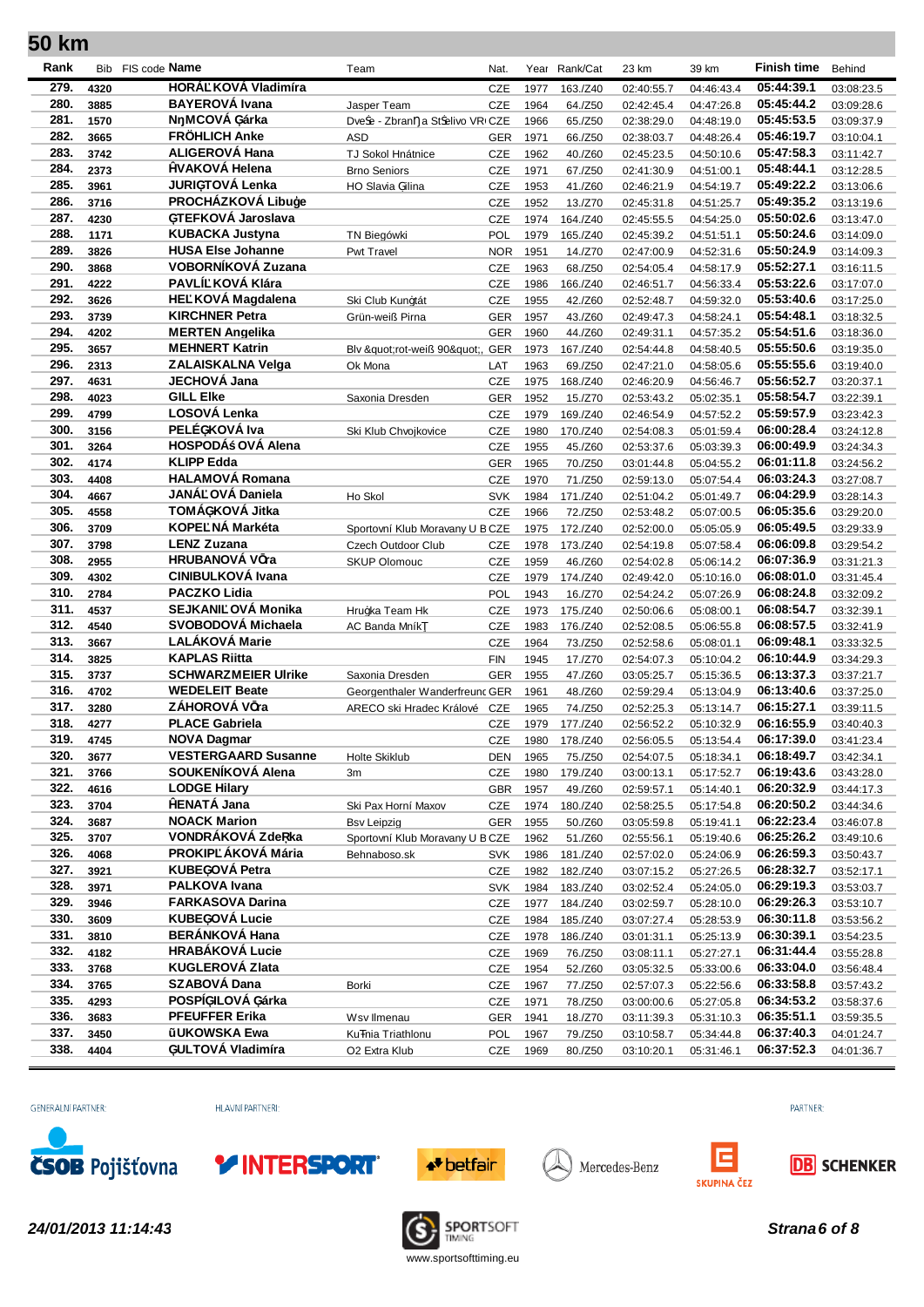| Rank         |              | Bib FIS code <b>Name</b>                                      | Team                            | Nat.              |              | Year Rank/Cat        | 23 km                    | 39 km                    | <b>Finish time</b>       | Behind                   |
|--------------|--------------|---------------------------------------------------------------|---------------------------------|-------------------|--------------|----------------------|--------------------------|--------------------------|--------------------------|--------------------------|
| 339.         | 3451         | <b>KAPELA Anna</b>                                            | Ku nia Triathlonu               | POL               | 1971         | 81./Z50              | 03:10:31.0               | 05:34:44.5               | 06:37:58.5               | 04:01:42.9               |
| 340.         | 3728         | <b>KOMAR Anna</b>                                             |                                 | POL               | 1980         | 187./Z40             | 03:09:05.4               | 05:30:23.5               | 06:38:49.1               | 04:02:33.5               |
| 341.         | 4137         | SVITÁKOVÁ Vladimíra                                           |                                 | <b>CZE</b>        | 1972         | 82./Z50              | 03:02:50.9               | 05:29:40.9               | 06:40:39.7               | 04:04:24.1               |
| 342.         | 4046         | <b>STAROSTOVÁ Hana</b>                                        |                                 | CZE               | 1976         | 188./Z40             | 03:17:23.9               | 05:40:38.9               | 06:43:42.3               | 04:07:26.7               |
| 343.         | 4123         | STEHNOVÁ Kate ina                                             |                                 | CZE               | 1980         | 189./Z40             | 03:19:25.6               | 05:39:38.2               | 06:44:51.2               | 04:08:35.6               |
| 344.         | 1159         | SIDOROVÁ Ivana                                                | HO Slávia žilina                | <b>SVK</b>        | 1974         | 190./Z40             | 03:16:57.9               | 05:39:41.2               | 06:46:02.7               | 04:09:47.1               |
| 345.         | 3769         | üRÁMKOVÁ Zuzana                                               |                                 | CZE               | 1980         | 191./Z40             | 03:09:54.9               | 05:36:44.7               | 06:46:32.6               | 04:10:17.0               |
| 346.         | 4498         | <b>KAPOUNOVÁ Dagmar</b>                                       | Sdh Dolní Dobrou                | CZE               | 1989         | 192./Z40             | 03:05:27.0               | 05:36:43.1               | 06:47:20.7               | 04:11:05.1               |
| 347.         | 3738         | <b>HUHN Maria</b>                                             | Saxonia Dresden                 | <b>GER</b>        | 1943         | 19./Z70              | 03:15:50.7               | 05:38:51.3               | 06:47:48.4               | 04:11:32.8               |
| 348.         | 4260         | FOLTÝNOVÁ Andrea                                              | Brnkywood                       | CZE               | 1967         | 83./Z50              | 03:20:19.2               | 05:45:30.4               | 06:50:10.1               | 04:13:54.5               |
| 349.         | 4820         | <b>LOPEZ Victoria</b>                                         | Club Esquí Vic                  | <b>ESP</b>        | 1957         | 53./Z60              | 03:27:49.5               | 05:46:17.2               | 06:50:29.3               | 04:14:13.7               |
| 350.         | 4668         | <b>BREJNIKOVA Marketa</b>                                     |                                 | CZE               | 1984         | 193./Z40             | 03:11:47.5               | 05:45:11.5               | 06:54:33.4               | 04:18:17.8               |
| 351.         | 4557         | VESELÁ Kate ina                                               |                                 | <b>CZE</b>        | 1986         | 194./Z40             | 03:20:26.2               | 05:52:20.2               | 07:00:13.3               | 04:23:57.7               |
| 352.         | 4565         | DVO ANOVÁ Karolína                                            |                                 | CZE               | 1985         | 195./Z40             | 03:20:21.7               | 05:52:41.6               | 07:00:14.3               | 04:23:58.7               |
| 353.         | 4707         | PARMOVÁ Monika                                                |                                 | CZE               | 1987         | 196./Z40             | 03:11:06.5               | 05:45:55.6               | 07:05:39.7               | 04:29:24.1               |
| 354.         | 4042         | <b>JOZWIK Sheila</b>                                          |                                 | <b>USA</b>        | 1951         | 20./Z70              | 03:24:05.1               | 05:54:45.1               | 07:05:56.6               | 04:29:41.0               |
| 355.<br>356. | 2680         | <b>HARTLOVÁ Alena</b><br>K ÍþOVÁ Kamila                       | A.c.sparta Praha                | CZE               | 1984         | 197./Z40             | 03:30:47.0               | 05:59:00.9               | 07:07:55.6               | 04:31:40.0               |
| 357.         | 4526<br>4552 | OLÍVÍKOVÁ Barbora                                             | Vk P erov                       | CZE<br>CZE        | 1982<br>1991 | 198./Z40             | 03:17:23.8               | 05:55:06.9               | 07:08:06.3<br>07:11:12.8 | 04:31:50.7               |
| 358.         | 4784         | üULCOVÁ Jaroslava                                             |                                 | CZE               | 1975         | 199./Z40<br>200./Z40 | 03:26:40.9<br>03:25:42.8 | 06:00:34.4<br>06:00:16.5 | 07:12:01.9               | 04:34:57.2<br>04:35:46.3 |
| 359.         | 2651         | <b>JABS Helga</b>                                             | Saxonia Dresden                 | <b>GER</b>        | 1941         | 21./Z70              | 03:18:38.1               | 06:00:33.4               | 07:13:04.1               | 04:36:48.5               |
| 360.         | 3806         | MAREüOVÁ Kate ina                                             |                                 | CZE               | 1982         | 201./Z40             | 03:28:30.8               | 06:01:59.3               | 07:14:36.2               | 04:38:20.6               |
|              | 689          | <b>ZEMLEROVÁ Hana</b>                                         | Jablonec nad Nisou              | CZE               | 1987         | Z40                  |                          |                          | <b>DNF</b>               |                          |
|              | 2075         | <b>WALTHER Annett</b>                                         | Team slow                       |                   | GER 1970     | Z50                  |                          |                          | <b>DNF</b>               |                          |
|              | 2170         | MILÁNOVÁ Jind iýka                                            | KOS Tesla Brno                  | <b>CZE</b>        | 1974         | Z40                  |                          |                          | <b>DNF</b>               |                          |
|              | 3708         | <b>SUROVCOVÁ Lucie</b>                                        | Sportovní Klub Moravany U B CZE |                   | 1975         | Z40                  |                          |                          | <b>DNF</b>               |                          |
|              | 3807         | NEPOMUCKÁ Ludmila                                             |                                 | CZE               | 1984         | Z40                  |                          |                          | <b>DNF</b>               |                          |
|              | 3828         | <b>LILJEGREN Therese</b>                                      | Pwt Travel                      | <b>NOR</b>        | 1969         | Z50                  | 03:03:57.2               |                          | <b>DNF</b>               |                          |
|              | 3966         | P IKRYLOVA Edita                                              |                                 | <b>SVK</b>        | 1957         | Z60                  | 03:43:31.8               |                          | <b>DNF</b>               |                          |
|              | 3968         | <b>KRAVCOVA Milena</b>                                        |                                 | <b>SVK</b>        | 1959         | Z60                  | 03:42:49.6               |                          | <b>DNF</b>               |                          |
|              | 3990         | GÁBRIüOVÁ Miloslava                                           | <b>Bratislava</b>               | <b>SVK</b>        | 1963         | Z50                  | 03:55:12.9               |                          | <b>DNF</b>               |                          |
|              | 4190         | DU PEKTOVÁ Eva                                                |                                 | CZE               | 1985         | Z40                  |                          |                          | <b>DNF</b>               |                          |
|              | 4240         | TOMüÍ KOVÁ Barbora                                            |                                 | CZE               | 1985         | Z40                  | 03:31:55.4               |                          | <b>DNF</b>               |                          |
|              | 4434         | TICHAVSKÁ Tá a                                                |                                 | CZE               | 1976         | Z40                  |                          |                          | <b>DNF</b>               |                          |
|              | 4747         | <b>VODRÁbKOVÁ Lucie</b>                                       |                                 | CZE               | 1981         | Z40                  | 03:35:14.1               |                          | <b>DNF</b>               |                          |
|              | 4748         | VODRÁÞKOVÁ Eva                                                |                                 | CZE               | 1990         | Z40                  |                          |                          | <b>DNF</b>               |                          |
|              |              | 93 3485023 JAMBAEVA Tatjana<br>100 1305426 SKOFTERUD Vibeke W | Vitargo Team                    | <b>RUS</b>        | 1980         | Z40                  |                          |                          | <b>DNS</b><br><b>DNS</b> |                          |
|              |              | <b>KISLUKHINA Valentina</b>                                   | Team NPRO                       | <b>NOR</b>        | 1980         | Z40                  |                          |                          | <b>DNS</b>               |                          |
|              | 485<br>504   | POLÍVKOVÁ Kája                                                | <b>Toblerone Hatex Team</b>     | <b>RUS</b><br>CZE | 1974<br>1964 | Z40<br>Z50           |                          |                          | <b>DNS</b>               |                          |
|              | 885          | <b>FLECHSIG Alrun</b>                                         | SBB Papstdorf                   | <b>GER</b>        | 1965         | Z50                  |                          |                          | <b>DNS</b>               |                          |
|              | 1128         | <b>KNAPOVÁ Ivana</b>                                          | SOB Pojiz ovna                  |                   | CZE 1960     | Z60                  |                          |                          | <b>DNS</b>               |                          |
|              | 1220         | <b>DANISEVSKA Petra</b>                                       | RW Rottemeren                   | <b>NED</b>        | 1975         | Z40                  |                          |                          | <b>DNS</b>               |                          |
|              | 1473         | <b>HÖNNICKE Anke</b>                                          | Skizunft Dresden                |                   | GER 1962     | Z60                  |                          |                          | <b>DNS</b>               |                          |
|              | 2237         | <b>HUMPOLCOVÁ Pavla</b>                                       | Ski klub Jizerská 50            |                   | CZE 1979     | Z40                  |                          |                          | <b>DNS</b>               |                          |
|              | 2301         | VOJT CHOVÁ Jana                                               | Sk echoslovan                   | <b>CZE</b>        | 1972         | Z50                  |                          |                          | <b>DNS</b>               |                          |
|              | 2375         | DIVIüOVÁ Jana                                                 |                                 | <b>CZE</b>        | 1973         | Z40                  |                          |                          | <b>DNS</b>               |                          |
|              | 2399         | <b>WALTER Anne</b>                                            | Bergwacht Sachsen               | GER 1971          |              | Z50                  |                          |                          | <b>DNS</b>               |                          |
|              | 2639         | OTÁHALOVÁ Lucie                                               |                                 | <b>CZE</b>        | 1980         | Z40                  |                          |                          | <b>DNS</b>               |                          |
|              | 2730         | <b>FRANZ Birgit</b>                                           | Hohburger sv 1990               |                   | GER 1962     | Z60                  |                          |                          | <b>DNS</b>               |                          |
|              | 2957         | <b>TRUEMAN Doris</b>                                          |                                 | <b>AUS</b>        | 1953         | Z60                  |                          |                          | <b>DNS</b>               |                          |
|              | 3043         | <b>DE FREITAS Jennie</b>                                      | Mt Bullfight Ski Club           |                   | AUS 1955     | Z60                  |                          |                          | <b>DNS</b>               |                          |
|              | 3337         | VÍTKOVÁ Jarmila                                               | SPORTVITAL                      | <b>CZE</b>        | 1969         | Z50                  |                          |                          | <b>DNS</b>               |                          |
|              | 3368         | <b>VAN RUIJVEN Trees</b>                                      | RW Rottemeren                   | <b>NED</b>        | 1959         | Z60                  |                          |                          | <b>DNS</b>               |                          |
|              | 3506         | <b>BLAbKOVÁ Eva</b>                                           |                                 | CZE               | 1966         | Z50                  |                          |                          | <b>DNS</b>               |                          |
|              | 3615         | <b>CHARVÁTOVÁ Veronika</b>                                    |                                 | CZE               | 1985         | Z40                  |                          |                          | <b>DNS</b>               |                          |
|              | 3662         | <b>SCHÄDLICH Ditte</b>                                        |                                 |                   | GER 1979     | Z40                  |                          |                          | <b>DNS</b>               |                          |
|              | 3761         | <b>MUSILOVÁ Daniela</b><br>KOZÁKOVÁ Lucie                     |                                 | CZE               | 1974         | Z40                  |                          |                          | <b>DNS</b><br><b>DNS</b> |                          |
|              | 3837         | ZÁKOSTELECKÁ Petra                                            |                                 | CZE               | 1989         | Z40                  |                          |                          | <b>DNS</b>               |                          |
|              | 3975         |                                                               |                                 |                   | CZE 1979     | Z40                  |                          |                          |                          |                          |

GENERÁLNÍ PARTNER:

HLAVNÍ PARTNEŘI:





Mercedes-Benz





*24/01/2013 11:14:43 Strana7 of 8*